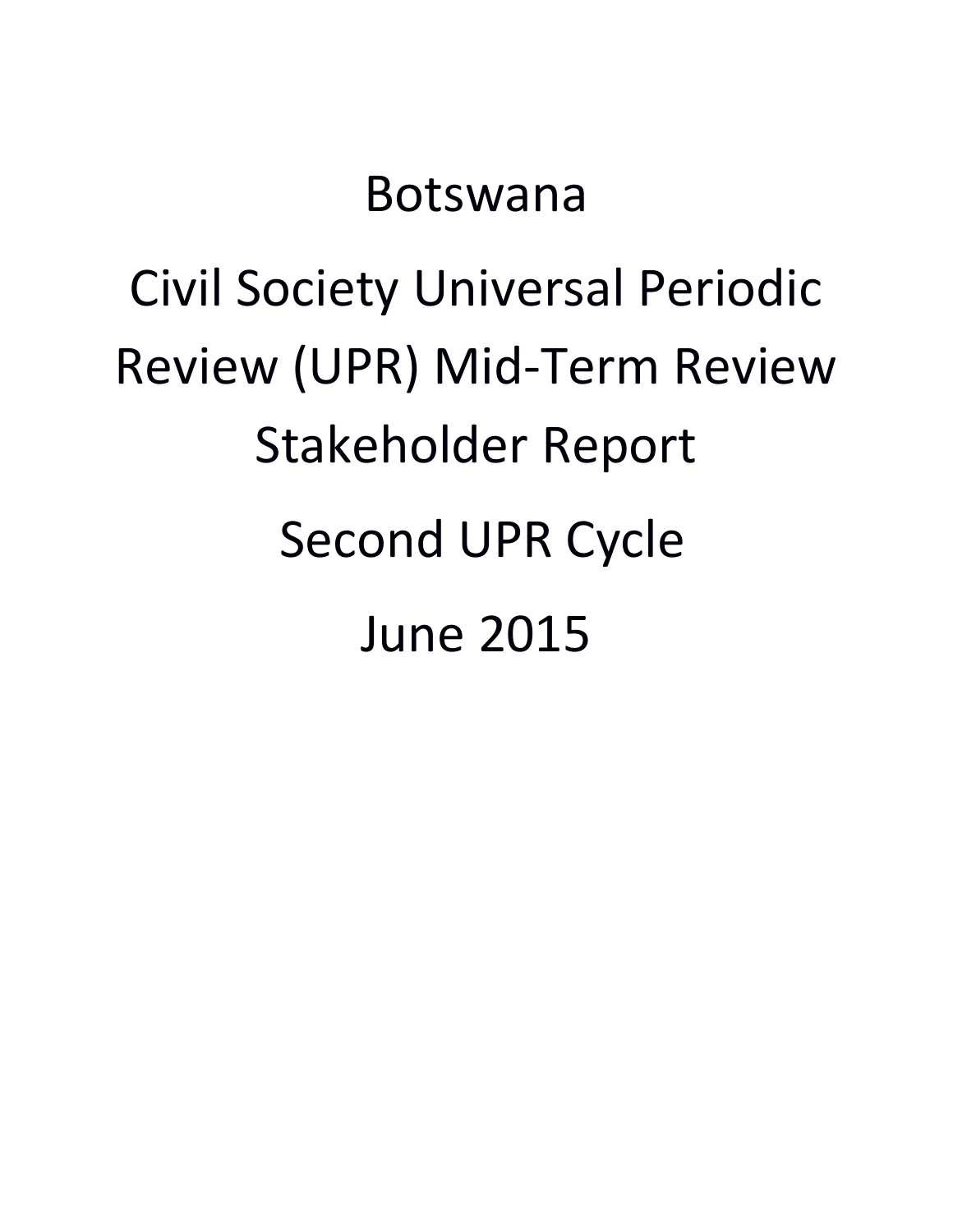#### **Introduction**

In January 2013, the Government of Botswana appeared before the UN Human Rights Council for it second cycle of Botswana's Universal Periodic Review (UPR) process. The Government of Botswana accepted 93 of the 175 recommendations made by other member states. The Mid-Term Review Report for Botswana is due in 2015. Both the State and Stakeholders submit reports. This Stakeholder Report covers the period 2013-2015. This report is submitted by DITSHWANELO – The Botswana Centre for Human Rights, on behalf of the UPR NGO Working Group comprising: DITSHWANELO – The Botswana Centre for Human Rights, The Botswana Council of Non-Governmental Organisations (BOCONGO), MISA Botswana Chapter, Lesbians, Gays and Bisexuals of Botswana, Rainbow Identity Association, and the Kuru Family of Organisations. The UPR NGO Working Group submitted its Stakeholder Report in July 2012, for the January 2013 examination of Botswana by the Human Rights Council.

#### **Stakeholder Consultation Process**

On 15 July 2015, the UPR NGO Working Group held a civil society workshop to discuss the recommendations which the Government of Botswana had accepted during 2013 and to produce a Civil Society Mid-Term Review Stakeholder Report 2015 for the UN Human Rights Council. The workshop participants examined and provided information about the implementation status of all the recommendations

The workshop was held on 15 July 2015 in Gaborone, Botswana and attended by the following civil society organisations: **Kagisano Society Women's Shelter, Stepping Stones International, Botswana Substance Abuse and Support Network (BoSASNet), Botswana Labour Migrants Association (BoLaMa), Botswana Council of Churches (BCC), DITSHWANELO – The Botswana Centre for Human Rights, Emang Basadi, Media Institute of Southern Africa (MISA) Botswana, Lesbians, Gays and Bisexuals of Botswana (LeGaBiBo), Thusano Lefatseng, Botswana Federation of the Disabled (BOFOD)** and **Rainbow Identity Association (RIA).**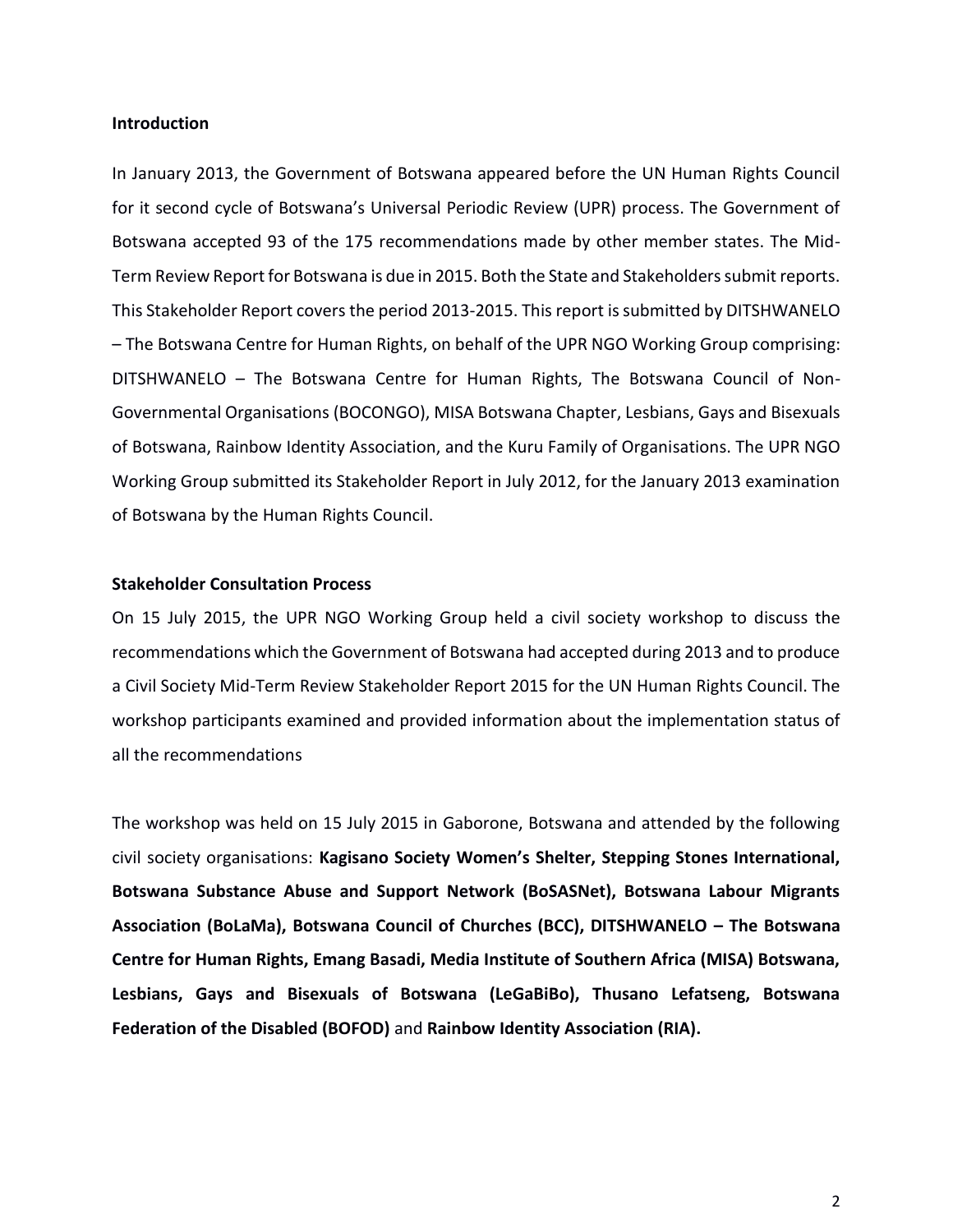**A) Description of the methodology and the broad consultation process followed for the preparation of information provided under the UPR**

**This Civil Society Mid-Term Stakeholder Review Report has been prepared by DITSHWANELO – The Botswana Centre for Human Rights, in its capacity as the Facilitator of the UPR NGO Working Group, comprising The Botswana Council of Non-Governmental Organisations (BOCONGO), DITSHWANELO – The Botswana Centre for Human Rights, Kuru Family of Organisations, Lesbians, Gays and Bisexuals of Botswana (LeGaBiBo), Media Institute of Southern Africa (MISA Botswana Chapter), and Rainbow Identity Association (RIA),** 

**Some NGOs were invited to a constructive consultation meeting by the Ministry of Foreign Affairs and International Cooperation (MoFAIC) to discuss the zero draft and to make recommendations. A number of civil society organisations participated in the meeting. The Final Report was not shared with those organisations prior to its submission to the Human Rights Council. Most of the comments submitted in this report had been made during the MoFAIC consultation meeting.**

For ease of comparison, the Stakeholder Report is organised in a manner similar to the State Report. There are 20 thematic chapters.

**B) Developments since January and framework, (normative and institutional) for the promotion and protection of human rights***. Constitution, legislation, policy measures, national jurisprudence, human rights infrastructure including national human rights institutions and scope of international obligations*

Following the statement in October 2014, by HE President Khama, that Botswana is committed to the Comprehensive Human Rights Strategy and National Action Plan (CHRSNAP), the ability of civil society to engage meaningfully in the implementation and monitoring of the accepted UPR 2013 recommendations, has largely been hampered by lack of funding from the donors, including the UN.

Botswana has committed itself to seven (7) of the thirteen (13) Core International Human Rights Treaties. These are: ICERD (1974); CRC (1995); CEDAW (1996); ICCPR (2000), CAT (2000); OP-CRC-AC (2004); and 0P-CRC-SC (2003). Those to which Botswana has not yet committed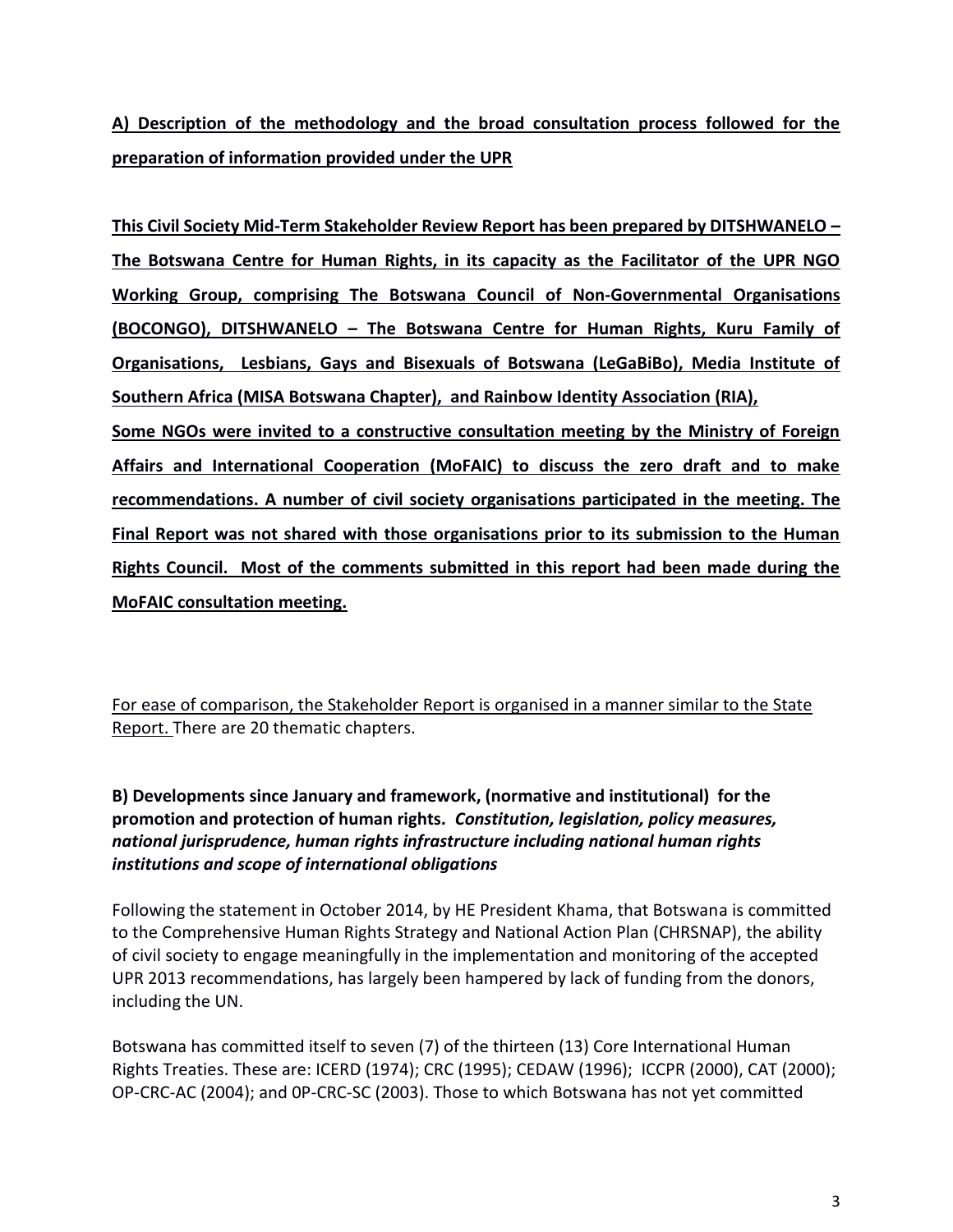itself are: IESCR; OP-ICCPR; 2<sup>nd</sup> OP-ICCPR; OP CEDAW; OP-CAT; International Covention on the Protection of the Rights of All Migrant Workers and Members of their Families.

There is no public consulation prior to the ratification of any international instrument. Ratification of an international instrument leads to automatic commitment to international human rights obligations. However, a national court ruled that due to the dualist nature of the legal system, prior to domestication, commitment to international instruments are of 'mere persuasive value'. Ken Good case They are not considered to be binding.

Following the relocation of the human rights mandate from the Ministry of Defence, Justice and Security (MDJS) in 2014, to the Office of the President/MoFAIC, the laudable momentum of the CHRSNAP process which had led to the establishment of the National Coordinating Committee, chaired by MDJS, has stalled. Civil Society has continued with its work, with very limited funding. It is recommended that the collaborative work with the Government, which is an essential hallmark of the UPR process, be re-commenced as soon as possible, together with the necessary funding.

#### **C. Follow-up on Accepted Recommendations of 2008 and 2013**

Accepted Recommendations and Civil Society input

#### **1.1 Domestication of Treaties (recommendations 115.1 – 115.5)**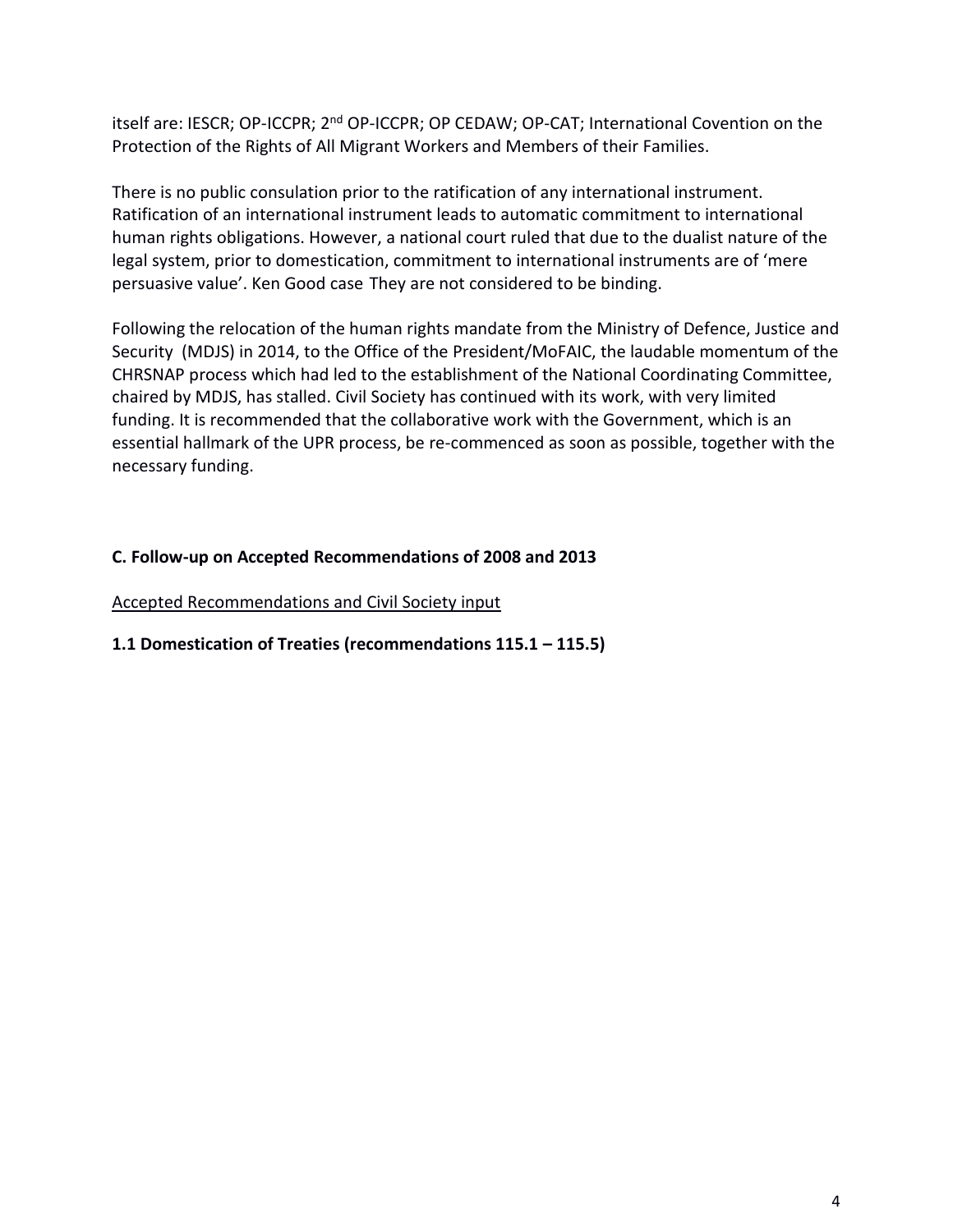**115.1.** Incorporate into domestic law the provisions of the treaties that Botswana has freely acceded (Chad); **Partially Implemented**

**115.2.** Ensure that the provisions contained in the international **human rights** instruments which Botswana has ratified are transposed into national law (France); **No action taken**

**115.3.** Complete the process of fully implementing its obligations under the Rome Statute into domestic law, in particular by adopting provisions that allow for full cooperation with the International Criminal Court (Liechtenstein); **Not implemented**

**115.4.** Ensure full alignment of its national legislation with all obligations under the Rome Statute of the International Criminal Court (Slovakia); **Not implemented**

**115.5.** Continue to implement national laws in accordance with its treaty obligations (Lesotho); **Partially Implemented**

- Botswana has not yet domesticated all of the seven treaties to which it has committed itself. There is a need to domesticate ICERD, ICCPR, CEDAW, and CAT, into national law. It has not domesticated the Additional Geneva Conventions. However, the Anti-Human Trafficking Act (2014) domesticates the Protocol to Prevent, Suppress and Punish Trafficking in Person, especially Women and Children, which Botswana ratified on 10 April 2002. The Protocol is a supplement to the UN Convention Against Transnational Organised Crime (2000).
- The ratification and domestication of these treaties will further lead to the protection, promotion and enjoyment of human rights by those living in Botswana
- There is a call by civil society for ratified international treaties to not only constitute 'mere persuasive value' in national courts until domesticated into national law.
- There is a need to encourage the domestication process in Botswana to be effected at a greater pace (this includes both the public consultation phase and the parliamentary phase).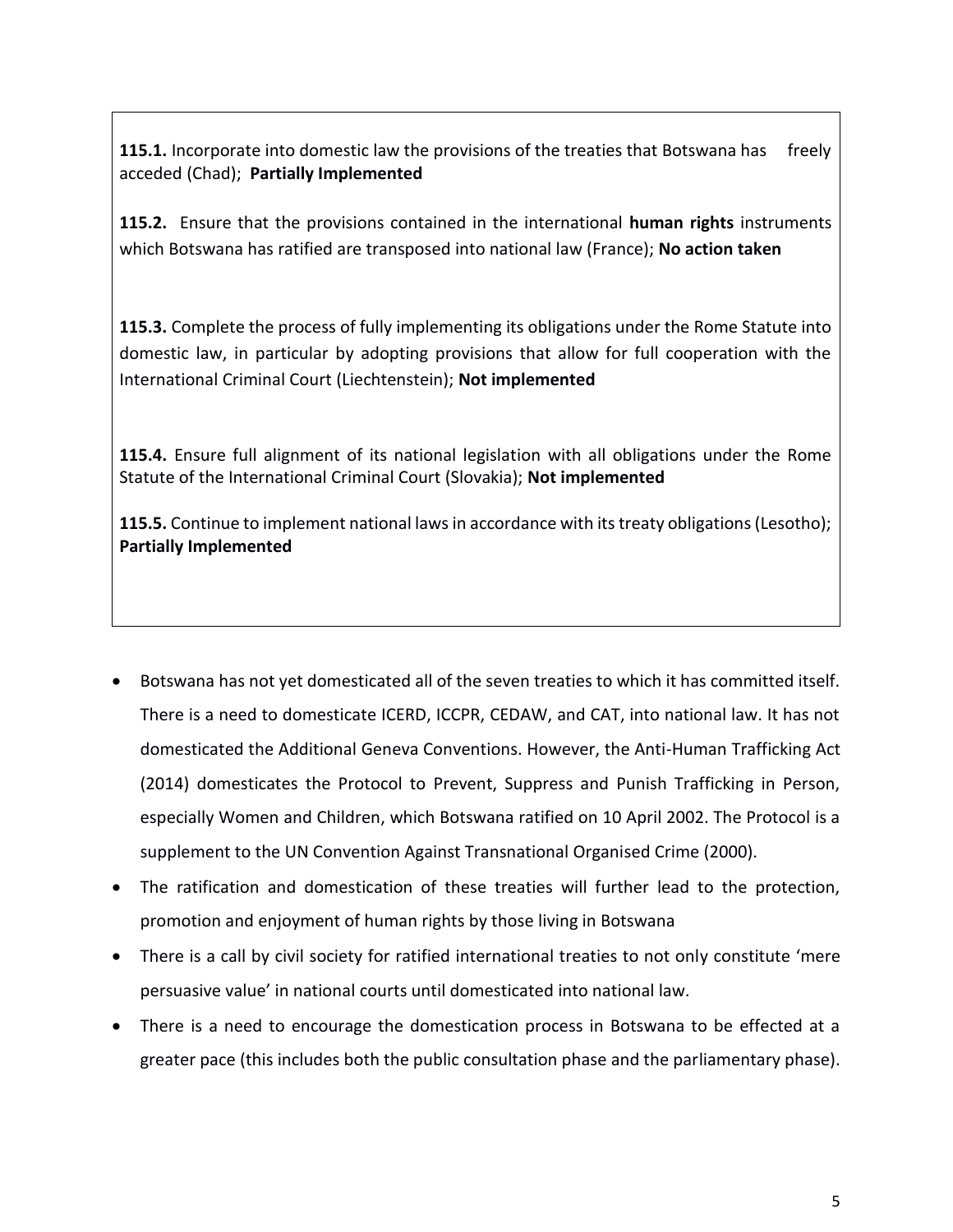• The Rome Statute of the International Criminal Court Bill No. 22 of 2014 has not yet been passed.

#### **1.2 Increase the budget allocation for the Office of the Ombudsman (recommendation 115.6)**

**115.6.** Envisage increasing the budget allocation to the Office of the Ombudsman in order to enable it to efficiently investigate human rights matters, and create a National Human Rights Institution in line with the Paris Principles (Morocco); **Not implemented**

- Botswana has opted for a hybrid national human rights institution, with human rights as part of the expanded mandate of the existing Office of the Ombudsman. There is a concern that the existing budgetary challenges faced by the Office of the Ombudsman, will be increased with its increased mandate. Human Rights therefore risks not being prioritised as it ought to be. Botswana risks failing to achieve its long-term objective of securing full respect for human rights in Botswana. There is a need to increase the budget allocation for the Office of the Ombudsman in order to enable the office to carry out its mandate to deal with issues of human rights and not only issues of administration.
- It is necessary for the Ombudsman Act to be amended as a matter of urgency in order to enable the office to begin operating as a national human rights institution. Until then, the main CHRSNAP process remains in general abeyance until the amendment to the Ombudsman Act No. 5 of 1995, to empower the Office to act on human rights issues. Consultations have been on-going since 2013. A 2015 NHRI benchmarking mission to Ghana facilitated by the UN for the Government and UN officials, did not include civil society organisastions.

#### **1.3 Establish a National Human Rights Institution (recommendations 115.7 – 115.18)**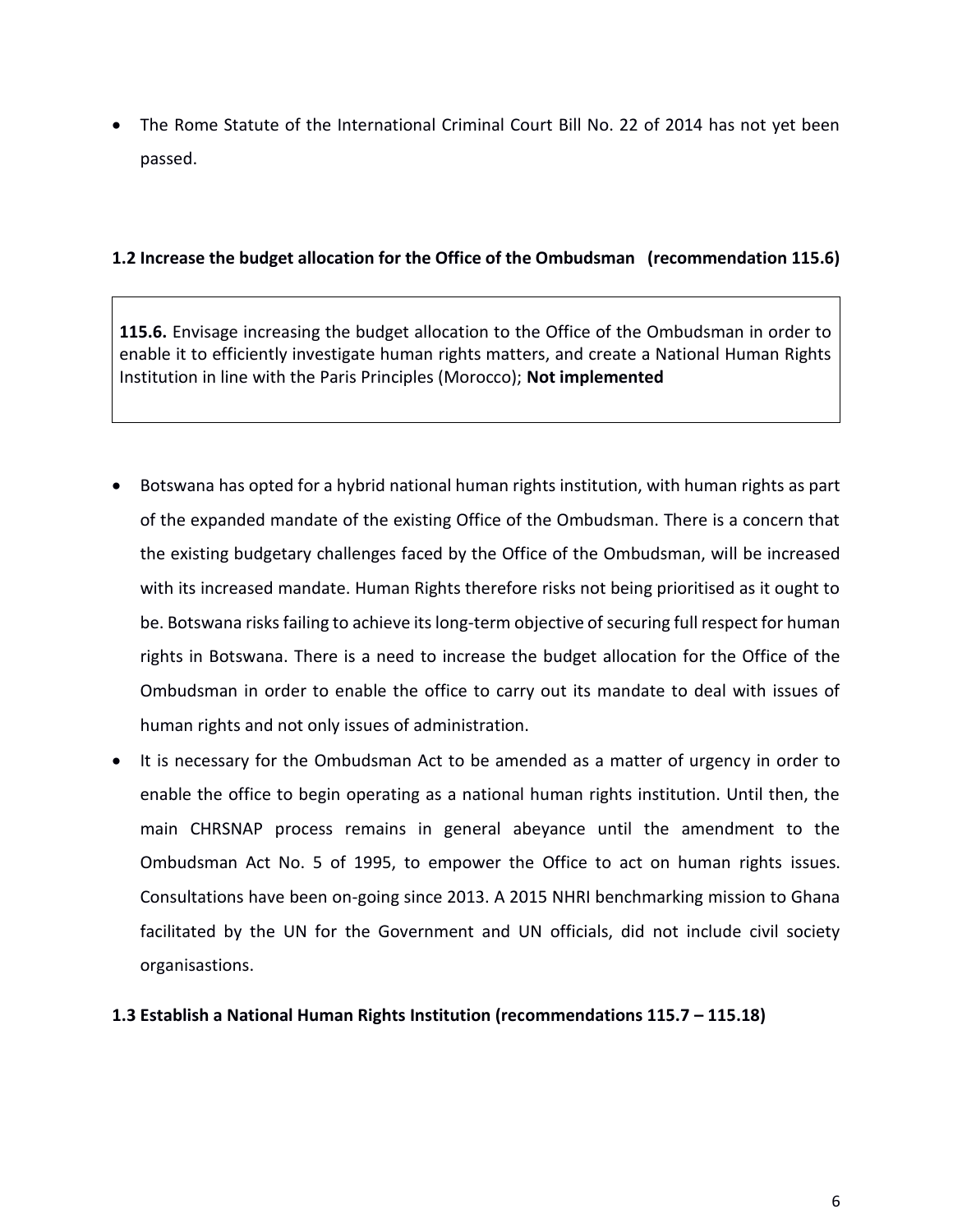**115.7**. Prioritise the establishment of a national human rights institution, in line with the Paris Principles and ensure the allocation of necessary human and financial resources to this institution (South Africa); **partially implemented**

**115.8.** Accelerate its efforts with a view to creating an independent national human rights institution in line with the Paris Principles (Togo); **partially implemented**

**115.9.** Accelerate its efforts to effectively set up a national human rights institution in line with the Paris Principles (Tunisia); **partially implemented**

**115.10.** Accelerate actions to establish a national human rights institution (Chile); **partially implemented**

**115.11.** Continue working towards the establishment of a national human rights institution in accordance with the Paris Principles (New Zealand); **partially implemented**

**115.12.** Accelerate the process towards establishing a national human rights institution in accordance with relevant international standards (Kenya); **partially implemented**

**115.13.** Form a national human rights institution in compliance with the Paris Principles (Turkey); **not implemented**

**115.14.** Put in place an independent national human rights institution, in accordance with the Paris Principles (Burundi); **not implemented**

**115.15.** Intensify its efforts to make effective the work to establish a national human rights commission in compliance with the Paris Principles (Burkina Faso); **partially implemented**

**115.16.** Intensify efforts to establish a national human rights commission conforming to the Paris Principles (Djibouti); **partially implemented**

**115.17.** Accelerate the creation of an independent national human rights institution conforming to the Paris Principles, or extend the mandate of the mediator to human rights (France); **partially implemented**

**115.18.** Expedite efforts to establish a national human rights institution and a national human rights strategy (Australia); **partially implemented**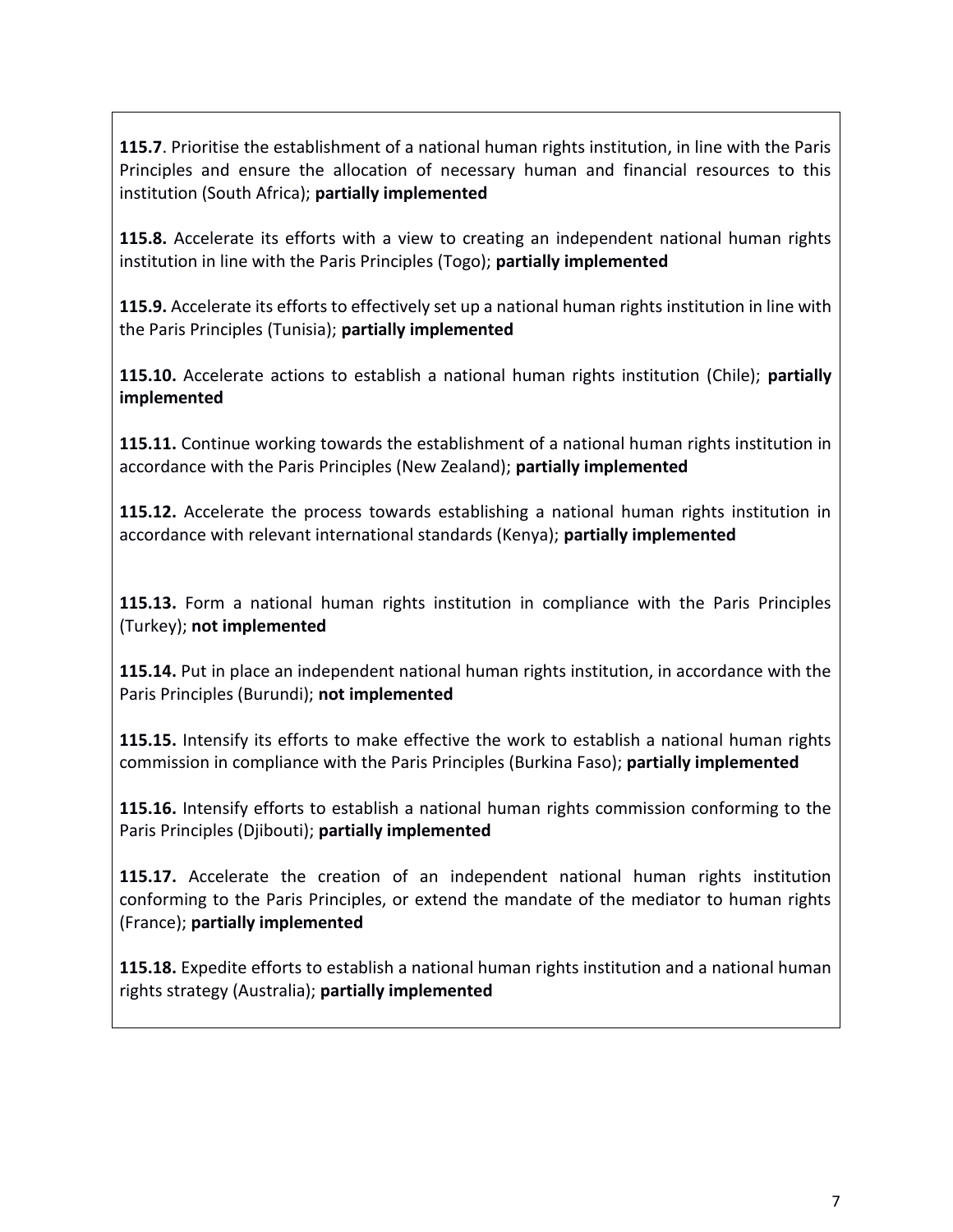- There is a need for the National Human Rights Institution to be independent in keeping with the Paris Principles.
- Due to the decision of the Government to transform the Office of the Ombudsman into a hybrid National Human Rights Institution, there is a need to ensure that the Office of the Ombudsman is independent in order to adhere to the Paris Principles
- There were no consultations with civil society before the decision was made to transform the Office of the Ombudsman into a hybrid Human Rights Institution. A 2015 benchmarking visit to Ghana for the UNDP and Government of Botswana representatives, did not include any civil society organisation engaged in the UPR and CHRSNAP processes. This in spite of civil society's continued work in human rights in Botswana
- Based on the experience of civil society, of the manner in which The Office of the Ombudsman was introduced, with similar lack of public consulation, the Office is perceived to be unaccountable to the public. Many remain unclear about its mandate.There is a need to educate civil society and the public about what a National Human Rights Institution is and how it will ensure the improvement of the human rights situation in Botswana
- The actual creation of the National Human Rights Institution needs to be a consultative and participatory process which will include all stakeholders, including the people. This will lead to the NHRI being 'owned' by various stakeholders and not viewed as an institution belonging to the government.

**1.4 Adoption of a Comprehensive Human Rights Strategy and National Action Plan (recommendations 115.20 – 115.22)**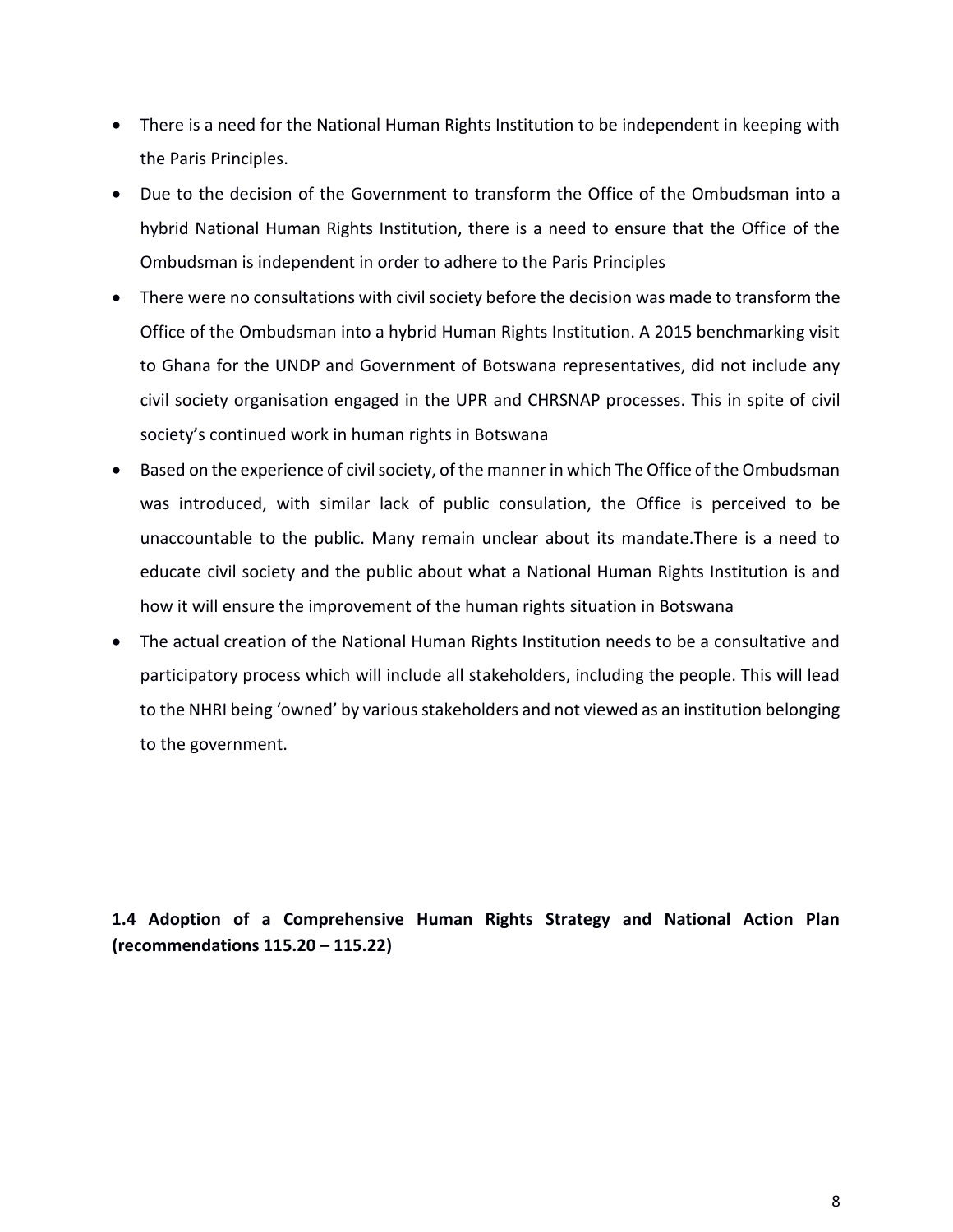115.19. Continue efforts to further promote human rights, democracy and rule of law (Turkey);

**115.20.** Adopt a national human rights action plan (Mexico); **not implemented**

**115.21.** Consider prioritizing the stated objective of developing a comprehensive national action plan for human rights (South Africa); **partially implemented**

**115.22.** Formulate a national plan of action for the implementation of accepted recommendations (Turkey); **not implemented**

- Government commitment to the Comprehensive Human Rights Strategy and National Action Plan was clearly indicated the October 2014 State of the Nation Address of H,E, President Khama. He stated that the Government had committed itself to the production of the Comprehensive Human Rights Strategy and National Action Plan (CHRSNAP).
- The development of (CHRSNAP) is a consultative process which is aimed as enabling civil society, the private sector and the Government to work together to promote, protect and fulfil the human rights needs of people living in Botswana
- Civil Society remains committed to ensuring that Human Rights Institutions are accountable to the people of Botswana. Through a consultative and participatory process, The Comprehensive Human Rights Strategy and National Action Plan (CHRSNAP) process is intended to assist Botswana to craft an appropriate and relevant National Human Rights Institution, which speaks to the context and the needs of the people. The Implementation Strategy accepted by both the Government (through MDJS) and Civil Society (through the UPR NGO Working Group and various civil society organisations) was to be effected through the creation of National Coordinating Committee (consisting of stakeholders from government ministries, civil society and the private sector and established in 2013), civil society and government meetings and workshops and public consultations around the country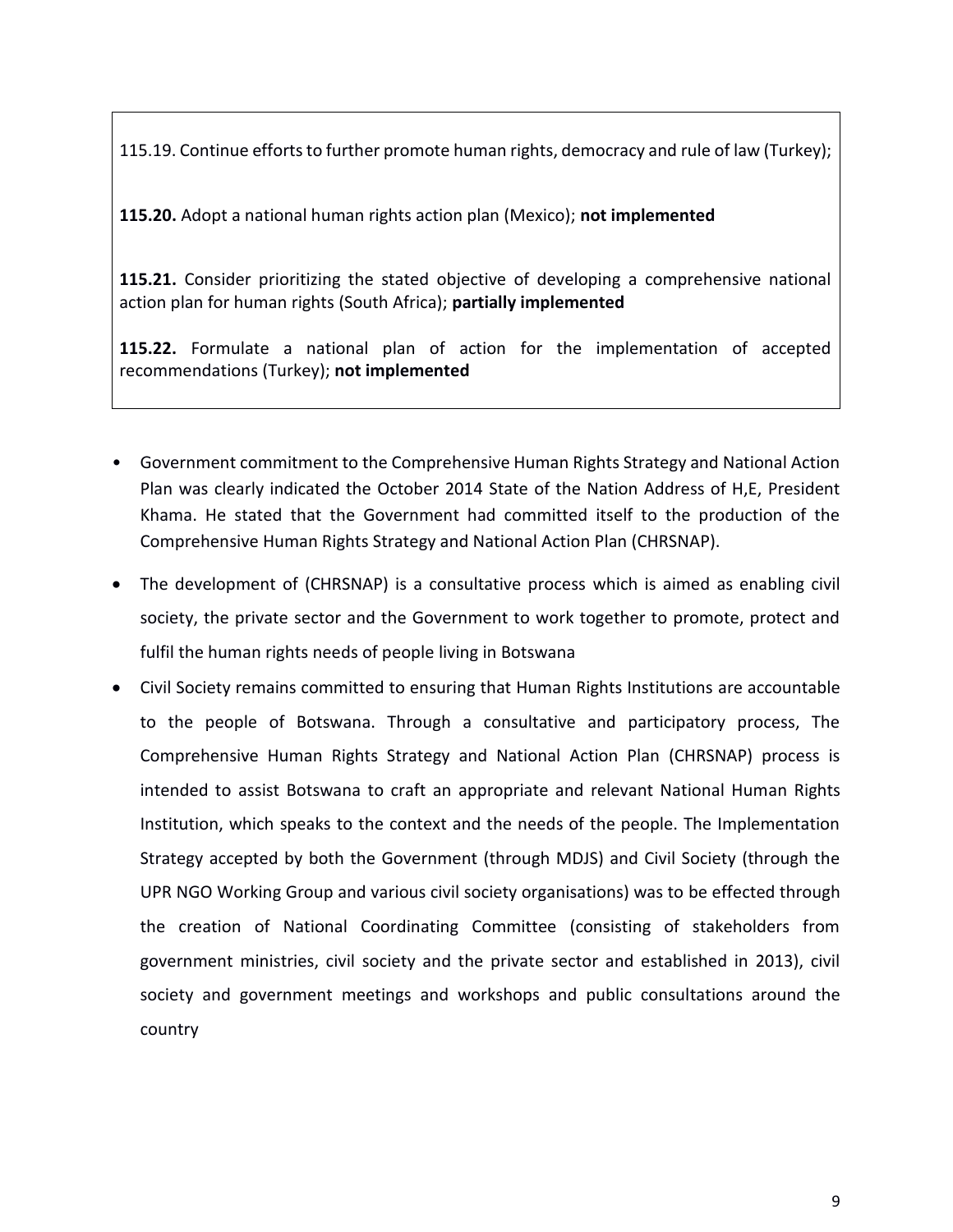- The Strategy and National Action Plan needs to be linked to national development priorities such as National Development Plan 10, National Development Plan 11, Vision 2016 and Vision 2036.
- The Strategy and National Action Plan is aimed at promotion, protection and respect for human rights in Botswana
- The Strategy and National Action Plan is aimed at ensuring that there is a people-centred approach to human rights in Botswana.

#### **1.5 National HIV/AIDS Plan and Operational Framework (recommendation 115.24, 115.33, 115.35)**

**115.24.** Continue implementation of the National Monitoring and Evaluation Plan for the National Operational Plan for HIV and AIDS (2012-2016) (Algeria);

**115.33.** Continue implementation of the National Operational Framework for HIV and AIDS for the period 2012-2016 and the National Strategic Operational Plan for HIV/AIDS 2011-2016 (Angola);

**115.35.** Include a gender perspective into its policies and programmes to combat HIV/AIDS, taking into account what has been pointed out by CEDAW (Chile);

- Goal six (6) of the National Operational Framework deals with human rights, but is the least funded goal of the Framework.
- The sector on Ethics, Law and HIV/AIDS is no longer funded in relation to helping with the implementation of the Framework.
- There is very little funding available for civil society organisations dealing with issues of HIV/AIDS even though it is a cross-cutting issue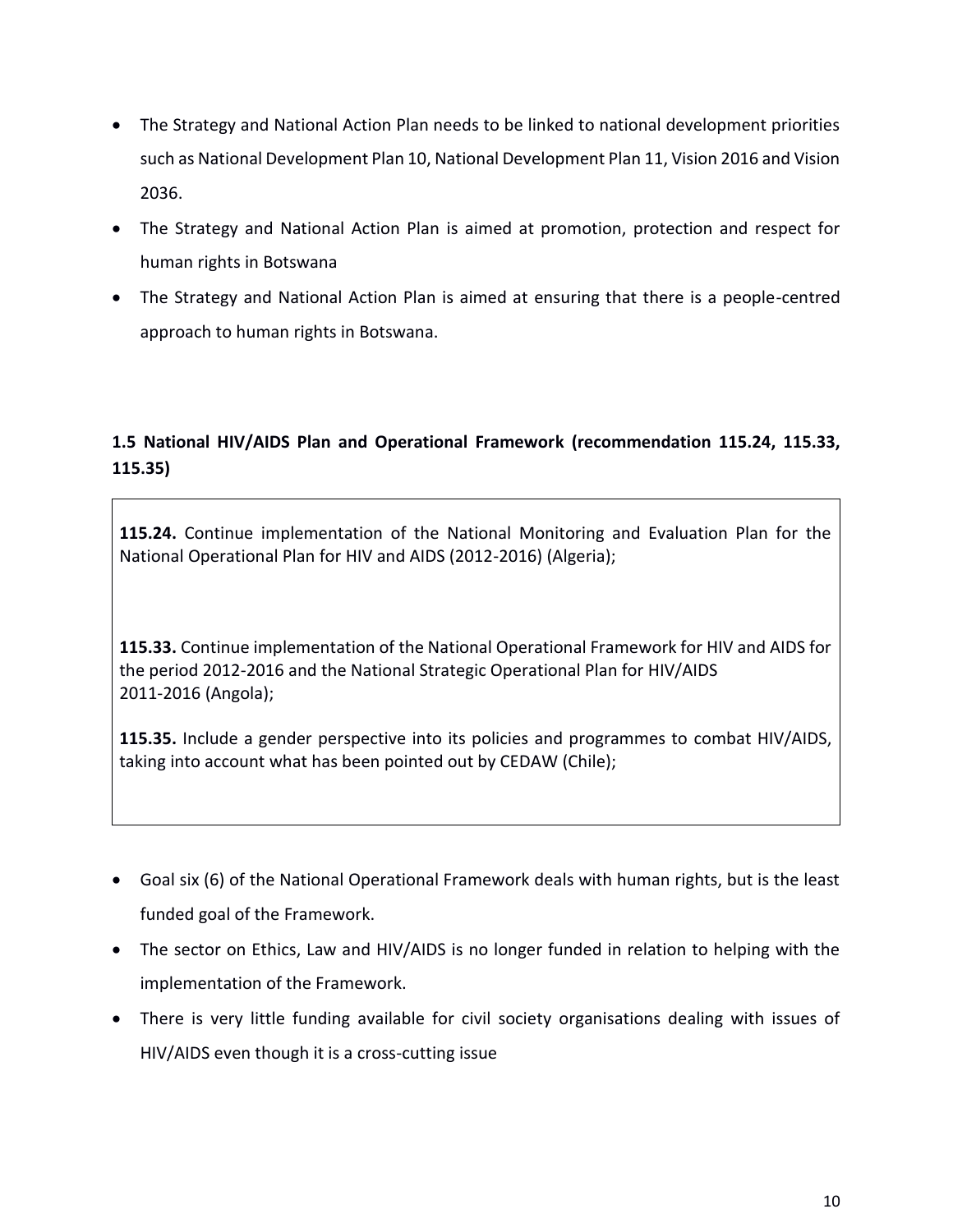- There is a need to recognise key populations, such as sex workers and the LGBTIQ community, when implementing the National Operational Framework as well as the National Strategic Operational Framework
- The link between gender-based violence and HIV/AIDS needs to be addressed during implementation of the Operational Framework and the Operational Plan

#### **1.6 Implementation of the National Poverty Strategy (recommendations 115.23, 115.25 – 115.31)**

**115.23.** Enhance capacity-building in its pro-poor and results-based development planning policy and programmes (Zimbabwe);

**115.25.** Continue implementation of the National Strategy for Poverty Eradication (Algeria); **not implemented**

**115.26.** Carry out efforts in the area of poverty eradication (Senegal); **implemented**

**115.27.** Continue to implement its National Strategy for Poverty Eradication and ensure access to quality education for all (Singapore); **not implemented**

**115.28.** Continue its efforts to promote social and economic development and prioritize poverty reduction in its national development, to enable its people to enjoy human rights on a solid economic foundation (China); **implemented**

**115.29.** Continue implementing the National Strategy to Eradicate Poverty and continue with its actions aimed at improving the health care coverage (Cuba); **not implemented**

**115.30.** Continue to implement the National Strategy to enable further poverty reduction in Botswana (Indonesia); **not implemented**

**115.31.** In assistance with its Development Partners, continue its fight against poverty (Bangladesh); **implemented**

**115.32.** Continue implementing its national youth development programme as one of the means to alleviate poverty in the country (Malaysia);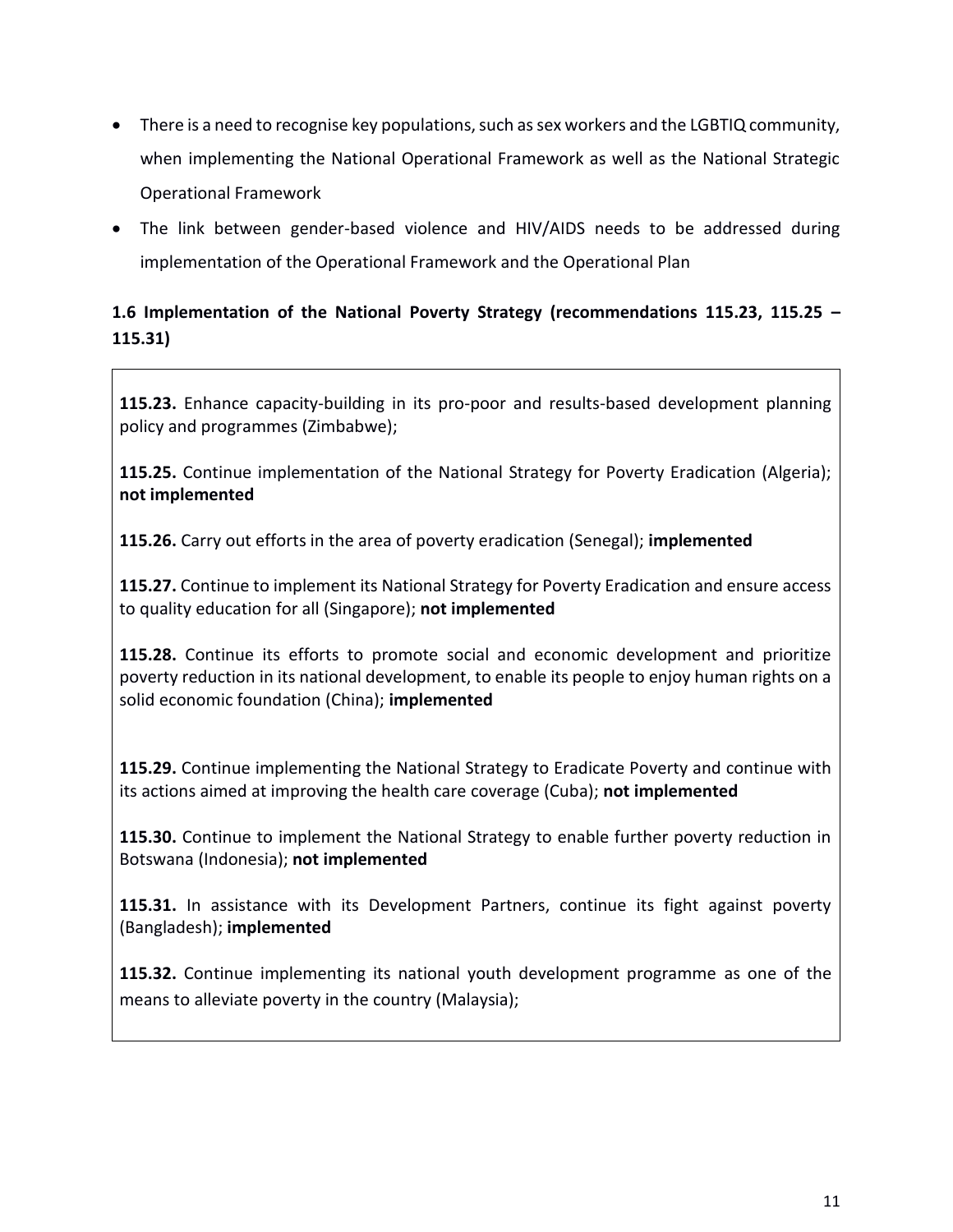- The Poverty Eradication Programmes proceed from a conceptual framework which is not aimed at giving the poor an effective voice to contribute meaningfully to the crafting of appropriate policies to sustainably eradicate poverty. Poverty tends to be closely linked to social inequality and insecure livelihoods. Botswana is in the global top five countries of skewed income distribution. Social insecurity is intensified by the HIV and AIDS situation in Botswana.
- The UPR State Mid-Term Review provides no indication of how the most vulnerable amongst the poor are constructively benefitting from the Poverty Eradication programmes which have been adopted since the 2008 identification, by His Excellency Lt. Gen. Seretse Khama Ian Khama, of poverty eradication as a flagship programme of the current Government. These include rural women and the urban unemployed youth. There is a lack of information about any investment in improved participatory, governance systems.
- The Government of Botswana is in the process of preparing a Poverty Eradication Strategy. It began in 2013 and was due to be completed in September 2015.
- There are Poverty Eradication Programmes in place, but there is a need for an all encompassing, people-centred Poverty Eradication Strategy. There is disaggregated data about those which have failed and the reasons for failing. It is not clear whether there is an alternative plan for the backyard gardens due to the water shortages experienced in Botswana.
- Civil Society and other stakeholders working in the field of human rights, were not consulted before work on the strategy began. This is important as they work with the poor and have knowledge relating to poverty, how it affects their constituencies and viable ways of addressing poverty.
- There is a need to train journalists about how to report on issues such as poverty, gender etc.,using a people-centred approach

**1.7 Children and Youth Rights – including education (recommendations 115.34., 115.38., 115.39., 115.77., 115.79., 116.30., 115.84 -115.86., 116.25 to 116.29)**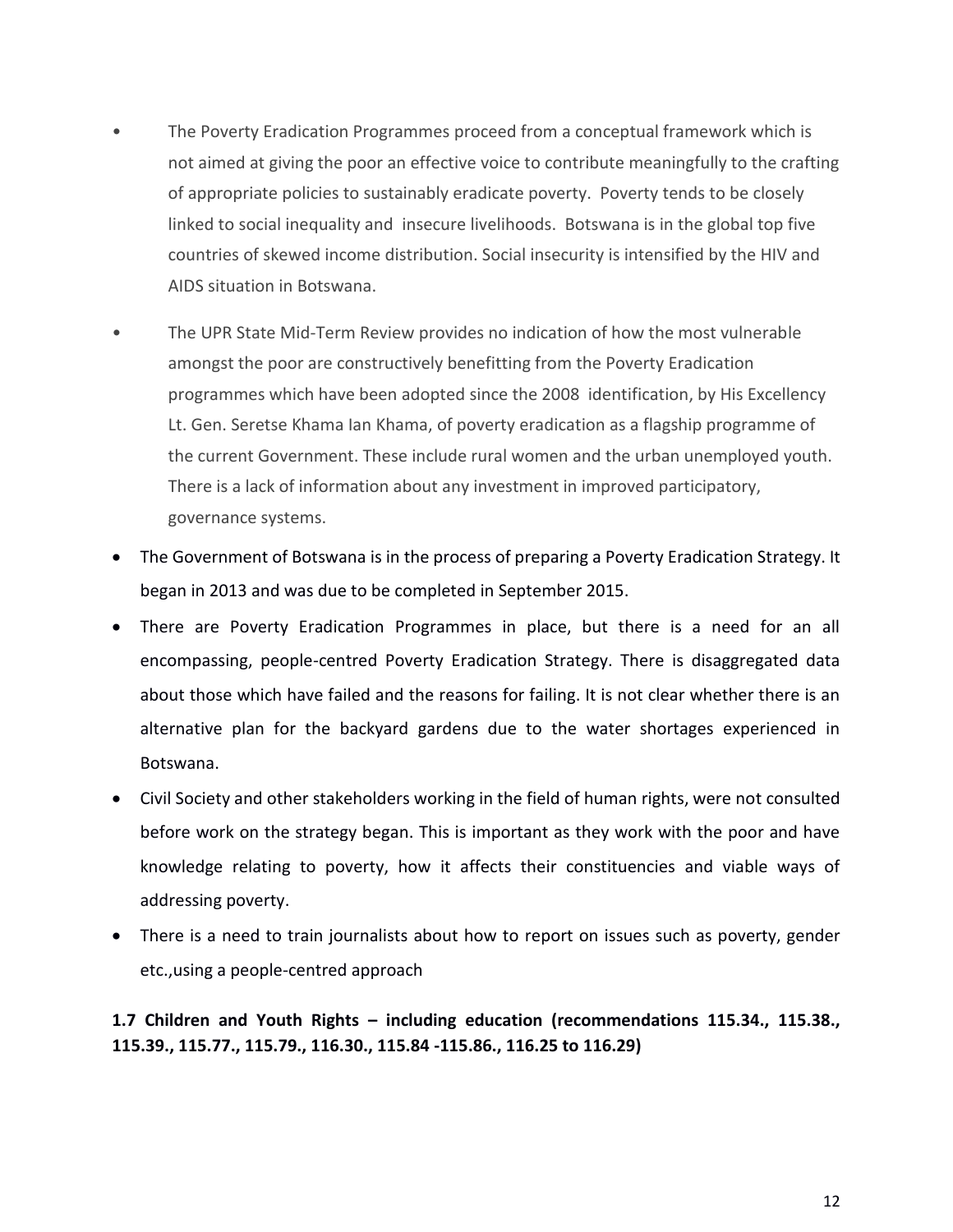**115.34.** Accelerate the implementation of the National Action Plan for Children for 2006-2016 (Romania);

**115.38.** Seek support and assistance from international institutions in dealing with the challenges that constrain the effective realization of certain rights, particularly the right to education and the protection of refugees (Burkina Faso);

**115.39.** Accelerate the implementation of the Action Plan to enable targeted programming and interventions for the welfare and protection of the most vulnerable children in Botswana (Indonesia);

**115.77.** Continue to take the necessary measures to make sure that all the population has easy access to free birth registration for newborns (Mexico);

**115.79.** Pursue on-going efforts to ensure the adoption, in the near future, of a list identifying types of hazardous work prohibited to persons under the age of 18 years (Egypt);

**115.84.** Continue efforts to provide comprehensive primary education (Kuwait);

**115.85.** Continue to ensure full access to education for children (Egypt);

**115.86.** Continue its efforts to ensure full access to education (Bangladesh);

**116.30.** Review the inconsistencies between the Children's Act of 2009 and international obligations under the Convention on the Rights of the Child, such as the prohibition of corporal punishment of children in all settings (Liechtenstein);

**116.25.** Raise the minimum age of criminal responsibility (Togo);

**116.26.** Raise the age of criminality (Turkey);

**116.27.** Raise the age of criminal responsibility, which is currently set at 8 years (France);

**116.28.** Raise the minimum age of criminal responsibility to an internationally accepted level, and in line with the Convention on the Rights of the Child, the Beijing rules and Riyadh guidelines (Uruguay);

**116.29.** Raise the minimum age of criminal responsibility in accordance with international standards, which should allow Botswana to withdraw its reservation to article 1 of the Convention on the Rights of the Child (Hungary);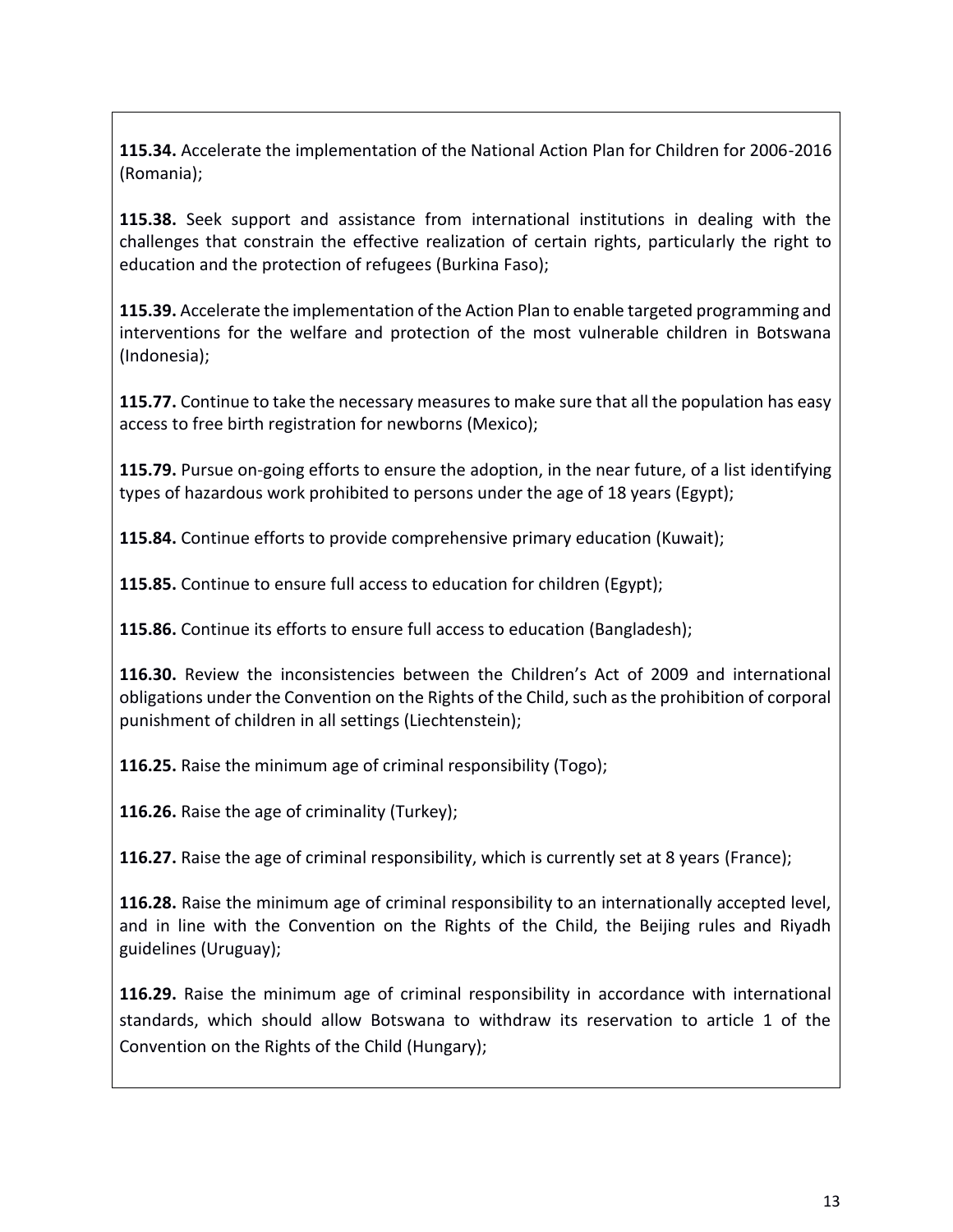- The Botswana National Youth Council (BNYC), which was engaged in work related to youth development, has been dissolved, leaving a gap in terms of government and youth relations.
- Moral Education classes, which are meant to be used for human rights training and education curriculum, are only allocated thirty (30) minutes per week in government schools.
- Moral Education is slowly being phased out in government schools. This poses a problem because the Moral Education classes were where the human rights curriculum was placed. There is no specific curriculum for human rights
- There are very few government schools which provide for after school activities such as peer education, book clubs etc
- There is an increasing focus on technology and the arts in government schools which is an innovative development
- There is need to tackle the issue of child marriages in certain tribes in Botswana i.e the Basezuru tribe. There is a tendency amongst common law courts to use cultural practices as reasons for issuing certain judgments. This is a problem because those cultural practices allow for abusive cultural norms like child marriages to take place
- There is an urgent need to address the issue of child labour because it leads to situations of children dropping out of school at early stages and other forms of abuse against children
- There is a need to improve the way in which issues of child sexual abuse are addressed in Botswana. A study was conducted by an NGO, Stepping Stones International Botswana, on the readiness of certain stakeholders such as health-care workers, psychologists, counsellors and magistrates, to deal with reported cases of child sexual abuse. The study indicated that stakeholders are not well-equipped and trained to deal with such cases with the necessary "best interest of the child" at the core.
- The Children's Act of 2009 is silent on the issue of defilement. This has led to cases not serving the "best interest" of the child because the law is silent on the issue.
- Birth registration measures are readily available to those children born in hospitals and not those who are born at home or elsewhere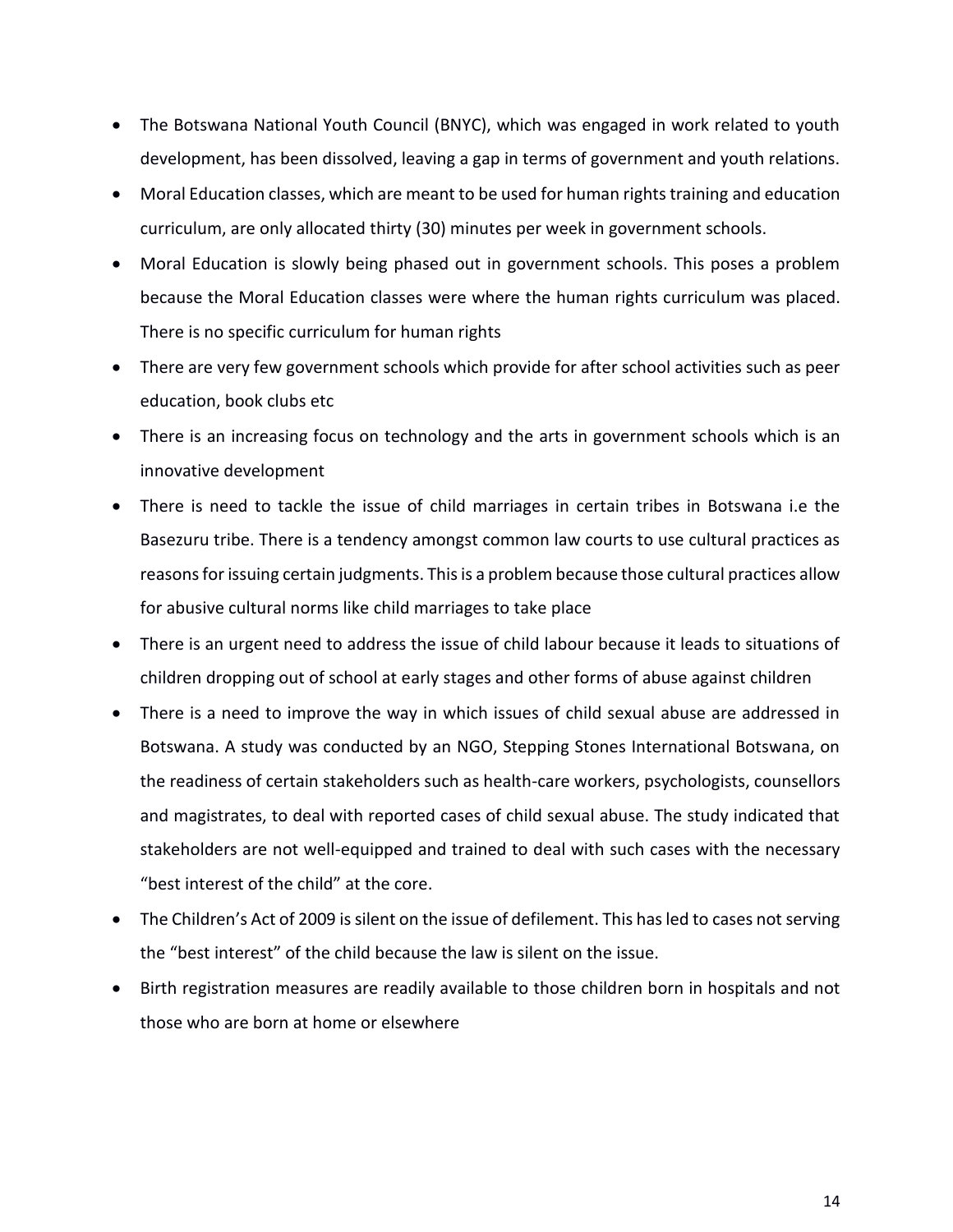- The age of majority is twenty-one (21). The minimum age of criminality is fourteen (14). There are no Probation Officers for children below the age of eighteen (18) who have committed crimes.
- Botswana has not withdrawn its reservation to article 1 of the Convention on the Rights of the Child.

#### **1.8 Vision 2016 (recommendation 115.40)**

**115.40.** Continue to seek the necessary assistance from civil society to reach the goals of the Vision 2016 (Kuwait); **implemented**

- There have been consultations with civil society organisations regarding Vision 2016 and the production of Vision 2036. However, there is no established method of reporting-back to civil society concerning the outcome of the consultations.
- Vision 2016 is coming to an end in 2016 and government has had consultations with civil society regarding what still needs to be done in order to reach the goals of Vision 2036

#### **1.9 Non-Discrimination (recommendations 115.41., 115.88 – 115.90., 116.35., 116.38 – 116.43)**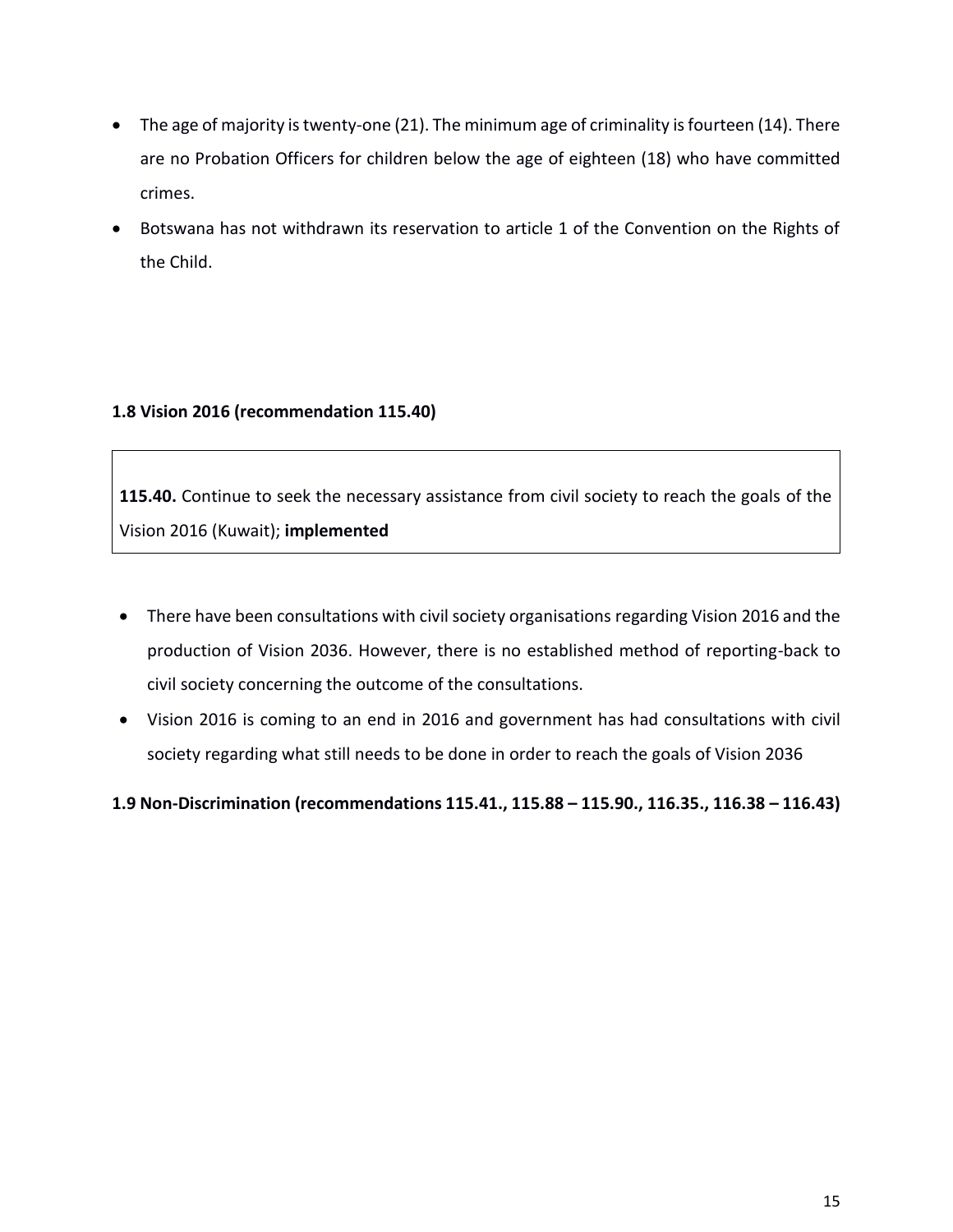**115.41.** Continue reviewing and reforming Government programs, as needed, to ensure that they do not discriminate against particular groups (State of Palestine); **not implemented**

**115.88**. Continue efforts aimed at enhancing the welfare of peoples with disabilities, including taking the appropriate steps to ratify the Convention on the Rights of Persons with Disabilities (Malaysia); **partially implemented**

**115.89**. That the Government has a continued focus on the situation of the San people and their rights in Botswana (Norway); **partially implemented**

**115.90.** Take appropriate measures to protect and promote the rights of disadvantaged groups (Congo); **partially implemented**

**116.35.** Take steps to implement comprehensive anti-discrimination laws, particularly to eliminate discrimination on the basis of sexual orientation (Australia); **not implemented**

**116.38.** Engage in a dialogue to repeal laws which criminalize consensual adult same sex relations (Canada); **not implemented**

**116.39.** Support at national, regional and international level the promotion and universal realization of the human right to safe drinking water and sanitation, pursuant the recommendation made by the Council in its different resolutions on the matter (Spain); **partially implemented**

**116.40.** Speed up the process to explore possible solutions for mother-tongue schooling, and develop an adequate strategy to lower the failure rate before the next UPR cycle (Hungary); **not implemented**

**116.41.** Continue its engagement with improving the rights of refugees (Uganda); **partially implemented**

**116.42.** Improve the reception conditions, health care, access to water and sanitation, adequate housing and food, for refugees; Make sure that refugees are not repatriated in case that their lives are in danger in their country of origin, and promote, through public policies, their total integration into the society out of the refugees camps (Ecuador); **partially implemented**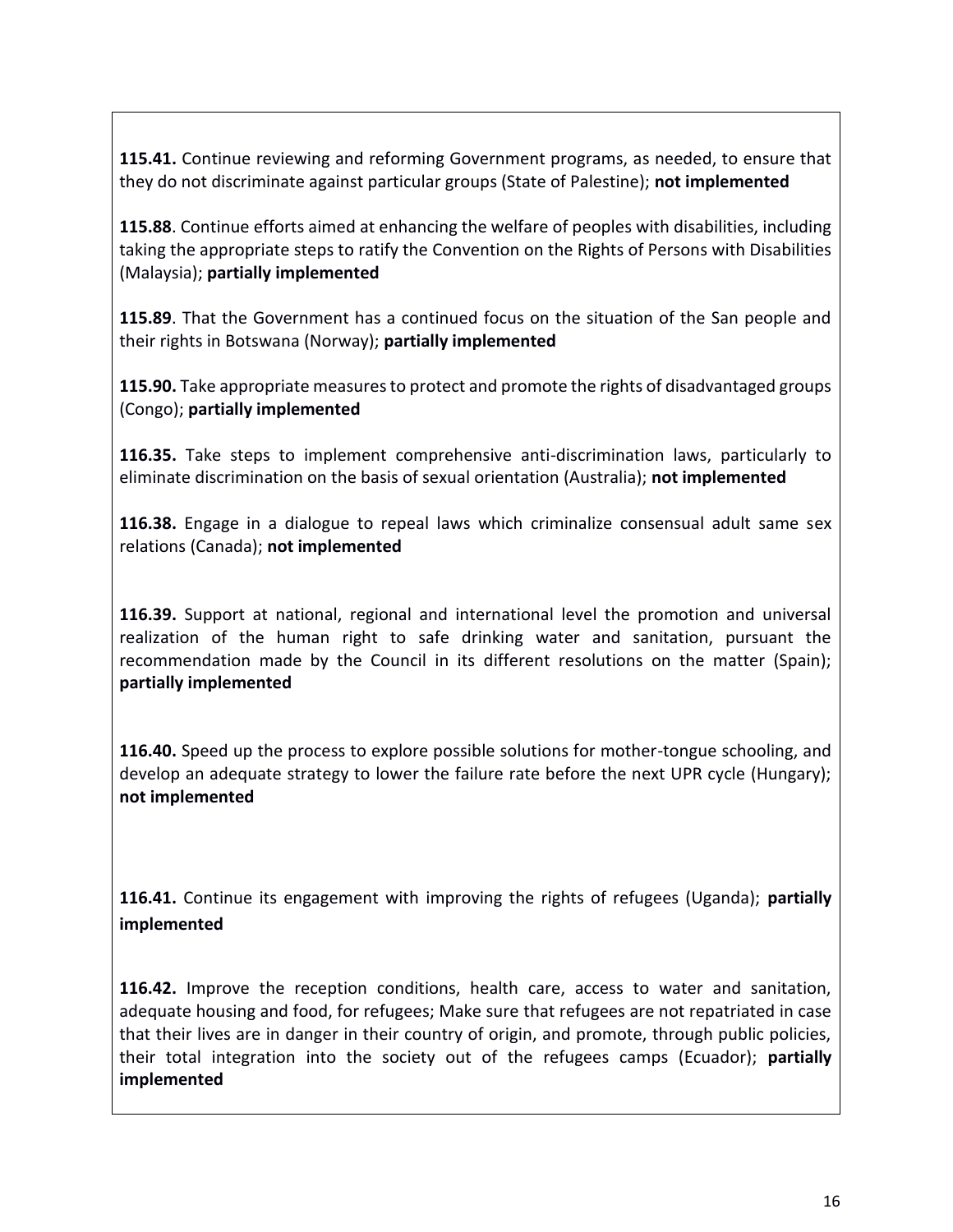#### **116.43.** Maintain the positive efforts aiming to find durable solutions by way of repatriation, reintegration and resettlement of refugees (Egypt); **partially implemented**

- The Refugee Act is currently in the process of being amended. The initial consultations between government and civil society on the Act have been held. Civil society called for a review of the *encampment policy* which the Botswana currently uses in relation to refugees
- Botswana has not ratified the Optional Protocol on the Convention and Protocol Relating to the Status of Refugees. Amongst other aspects, the Optional Protocol encouragesfree movement and employment of refugees
- During 2015, a "Go and See, Come and Tell" trip was carried out to Namibia in order to establish whether it is now safe for Namibian refugees from the Caprivi area to be repatriated back to Namibia. In 2015, following a tripartite meeting comprising the UNHCR, and the Government of Botswana and Namibia, Botswana announced that by 31 December 2015, the status of all Namibian refugees would be revoked. There is concern that despite the Namibian government stating that it is safe for the Caprivians to be repatriated, there have been reports that those who have returned are subject to harassment and indefinite imprisonnment. There have also been reports of a heavy security presence in the Caprivi area (now called Zambezi). On 9 December 2015, some of the earlier returnees were subsequently tried for treason in Namibia and convicted. In a case launched in December 2015, Felix Kakula and 732 others vs the Attorney General, Minister of Defence, Justice and Security, Chairperson of the Refugee Advisory Committee and the Dukwi Refugee Camp Commandant, the Caprivian refugees have approached the High Court to prevent the implementation of the cessation clause concerning their refugee status and their repatriation. High Court Justice Dube ordered that the Namibian refugees should not be repatriated pending the case.
- There is concern that refugees in Botswana are not afforded the chance to work in Botswana (one of the reservations made by the government, in relation to the UN convention on refugees, was on employment of refugees)
- There is a need to address xenophobia in Botswana, as there is concern about the reported development of intolerance in Botswana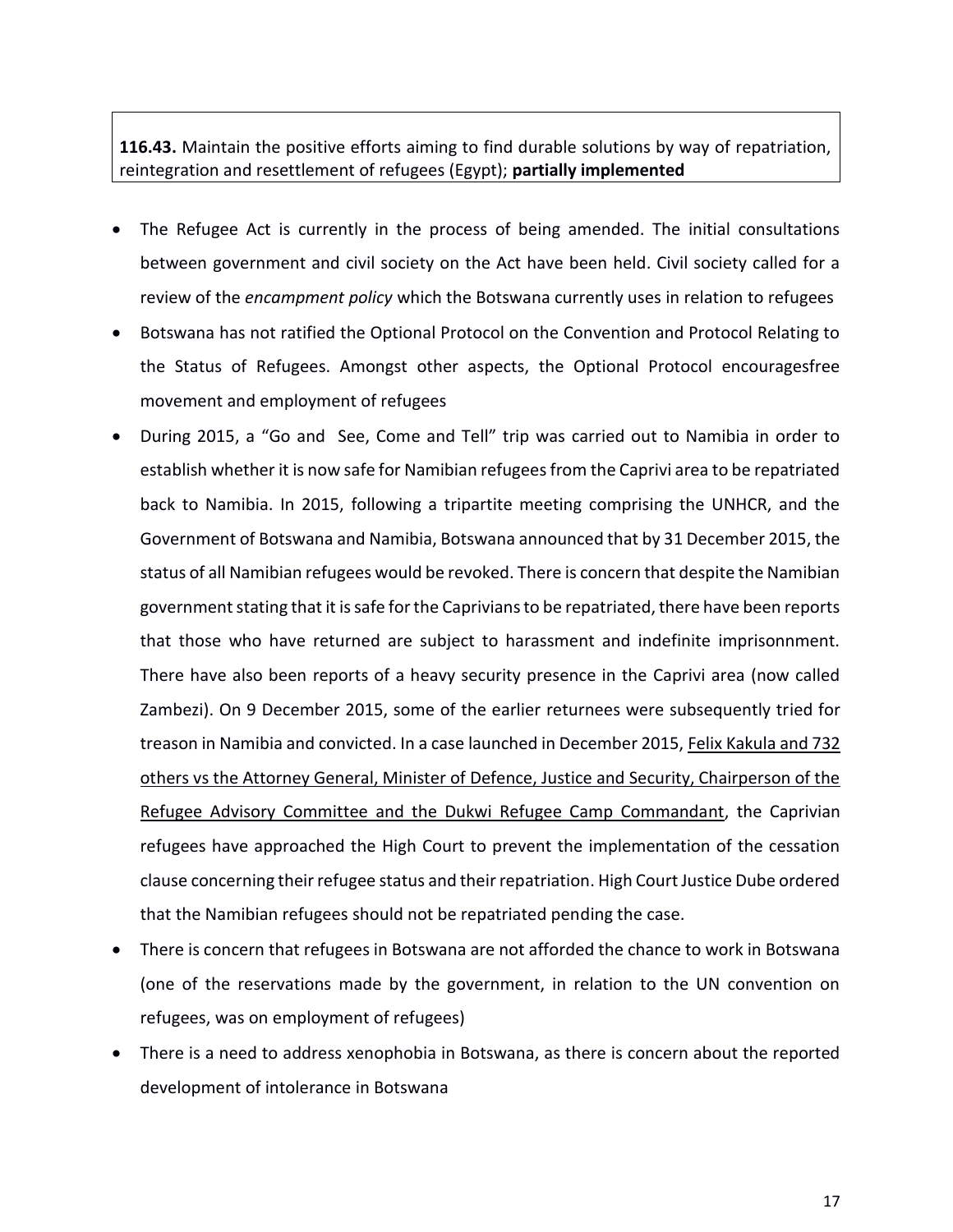- The draft Revised Policy on the Rights of People with Disabilities has been under review by parliament since 2010. Delay in the process has prevented progress of ensuring that the rights of people with disabilities are respected, promoted and protected
- There is a call for the ratification of the Convention on the Rights of People with Disabilities (CRPD) and its subsequent domestication to ensure that the rights of people with disabilities are protected and promoted in accordance with international standards
- There is a need to engage on the rights of minority groups such as the LGBTIQ community, on issues of sexual orientation and gender identity, as well as the rights of indigenous peoples.
- There is a need to ensure that the public is educated about sexual orientation and gender identity issues in order to prevent discrimination towards gay, lesbian, bisexual, transgender, intersex pesons.

#### **1.10 Human Rights Training for the disciplined forces (recommendation 115.42)**

**115.42.** Provide human rights training on an on-going basis for the disciplined forces (South Africa);

- Human rights training has been planned for the Botswana Defence Force in 2016 by the Ministry of Defence, Justice and Security (MDJS)
- There does not seem to be any human rights training planned for the police force.This is of major concern as the police force also needs to be trained about human rights

### **1.11 Issues affecting the rights of women (recommendations 115.43., 115.46 – 115.58., 115.87., 115.61 – 115.73)**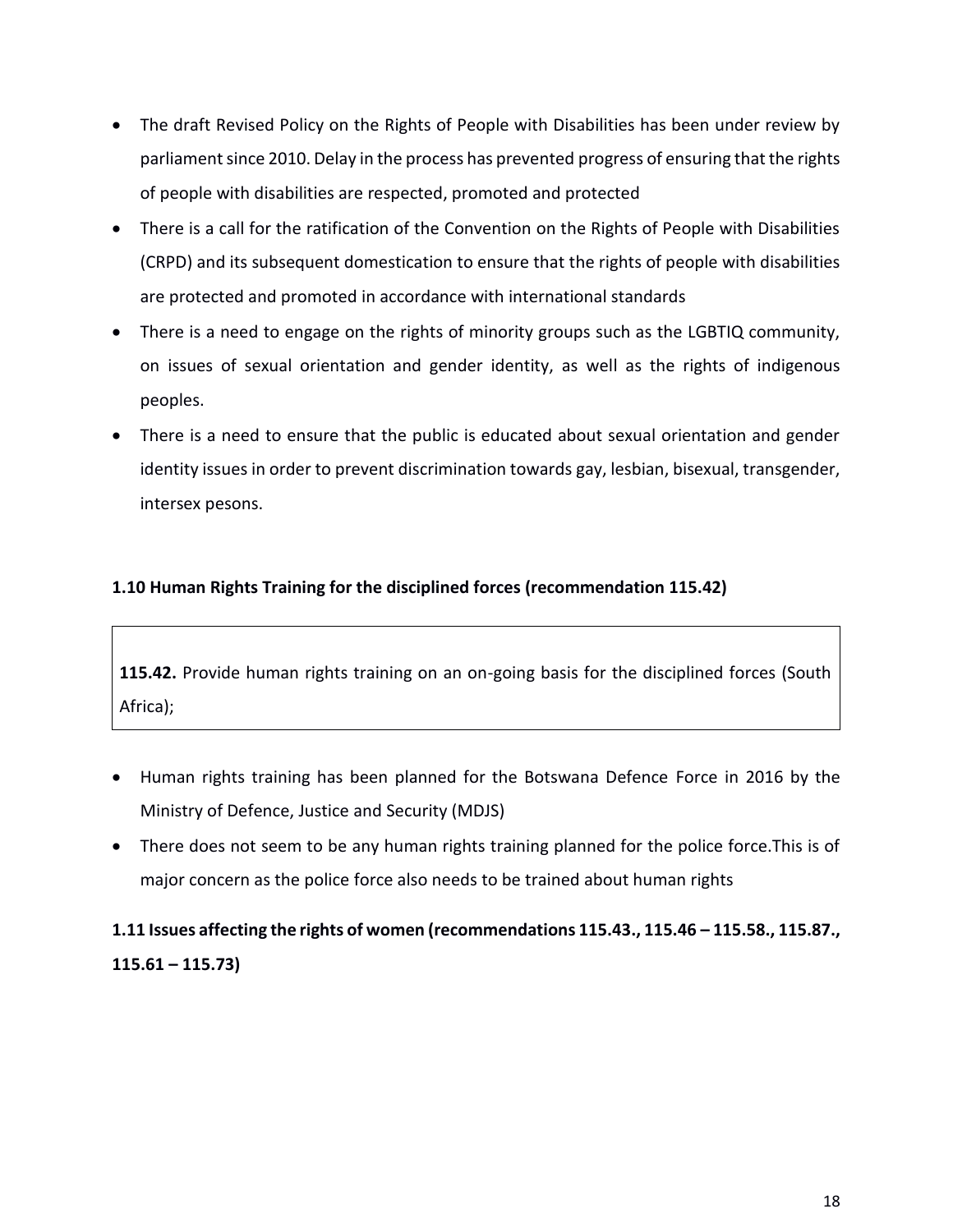**115.43.** Strengthen the Women's Affairs Department located within the Ministry of Labour and Home Affairs by providing it with authority, decision-making power, and human and financial resources (Slovenia);

**115.46.** Take the necessary measures to combat discrimination against women, strengthen its domestic legislation on the rights of women and adequately enforce CEDAW provisions (Italy);

**115.47.** Continue strengthening the necessary policies to promote gender equality, with a focus on education, on adopting awareness campaigns for the population against gender violence, and on putting in place specific legislation that criminalizes violence against women (Spain);

**115.48.** Use temporary special measures in accordance with article 4 paragraph 1 of the CEDAW to achieve substantive equality of women (State of Palestine);

**115.49.** Continue its efforts in order to reduce stereotypical approaches to the roles and responsibilities of women (Armenia);

**115.50.** Continue repealing discriminatory laws and to allocate adequate budget for the implementation of its National Gender Programme to ensure non-discrimination against women (Thailand);

**115.51.** Intensify its efforts aimed at modifying or eliminating the negative cultural practices and stereotypes which are the source of certain forms of discrimination against women (Tunisia);

**115.52.** Further consolidate on important fields of rules of law, gender equality, and social welfare to better overall conditions for vulnerable groups such as women, children and youth (Viet Nam);

**115.53**. Consider continuing to strengthen the rights of women, particularly in the family setting (Namibia);

**115.54.** Aligning traditional laws and procedures with principles that protect particularly the balance of socio-economic rights of men and women both in the family and in the society, as well as the rights of the child (Cape Verde);

**115.55.** Continue to pay special attention to the needs of rural women ensuring that they participate in decision-making processes and have full access to justice, education, health services and financial facilities (Egypt);

**115.56.** Pay special attention to the needs of rural women and women heads of households, ensuring that they participate in decision-making processes and have full access to justice,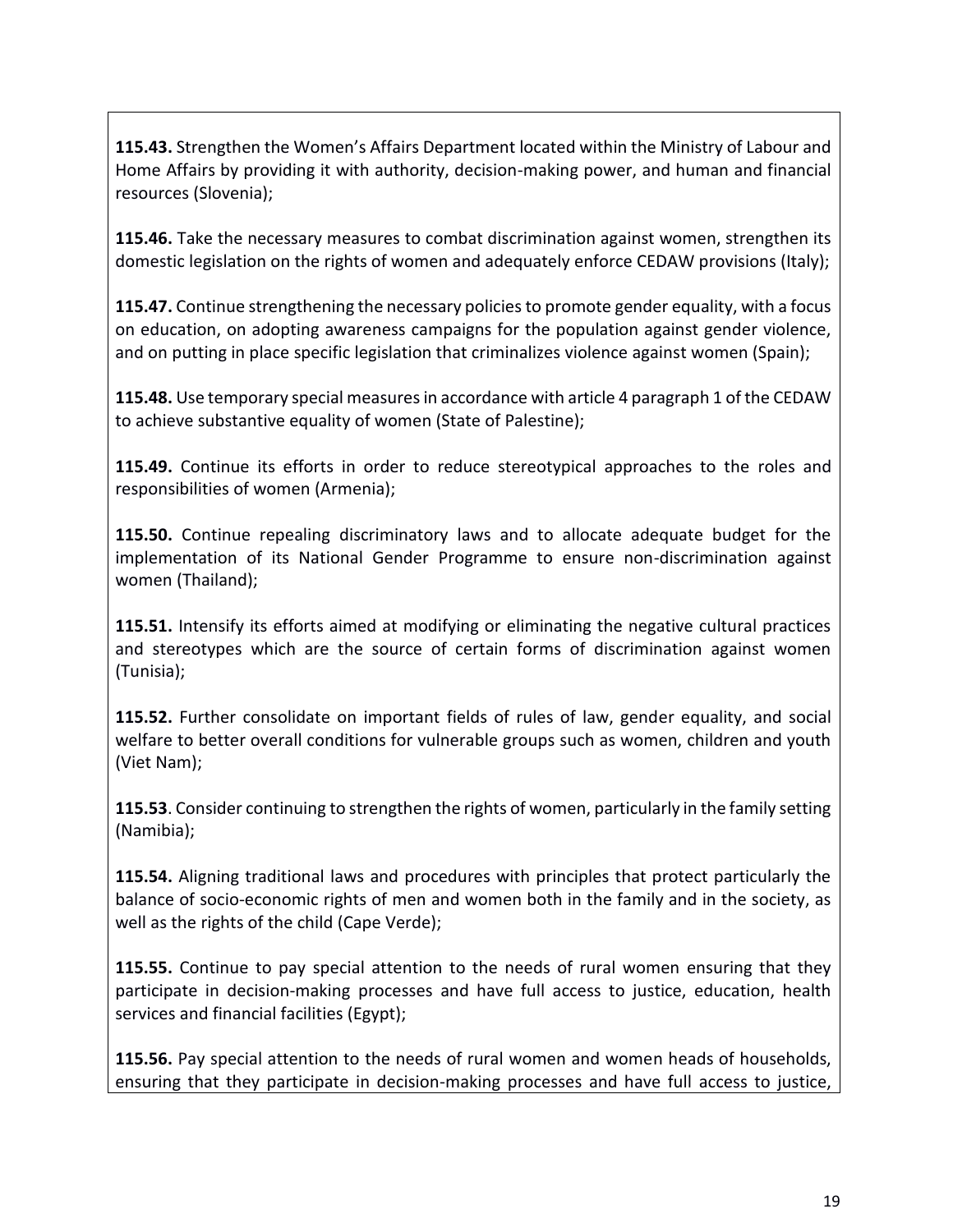education, health services and credit facilities; and eliminate all forms of discrimination against women with respect to ownership and inheritance of land (Liechtenstein);

**115.57.** Continue focusing efforts to improve the situation of women, especially in rural areas where many head families, with regard to access to educational services, justice and credit mechanisms (Paraguay);

**115.58.** Disseminate information to the population of Botswana on ways and means to avail themselves of available judicial remedies relating to discrimination against women (Guatemala);

**115.87.** Redouble efforts to increase women's participation in education, including tertiary

education (Timor-Leste);

**115.61.** Intensify efforts to combat violence against women (Congo);

**115.62.** Fight efficiently against rape and domestic violence (Togo);

**115.63.** Continue to fight against sexual violence (Djibouti);

**115.64.** Urgent implementation of measures to improve the reporting rate of gender based violence, where the NGO Genderlinks estimates only 1 in 24 incidents were currently reported; and to increase the prosecution of perpetrators (United Kingdom of Great Britain and Northern Ireland);

**115.65.** Actively combat all forms of gender-based discrimination and violence, in particular domestic and sexual violence (France);

**115.66.** Draft implementation instructions and provide police and the public training on the Domestic Violence Act (United States of America);

**115.67.** Continue to take steps towards eliminating gender-based violence, including through strengthening domestic laws and policies to protect women (Australia);

**115.68.** Consider enacting specific legislation on domestic violence to hold perpetrators accountable for their behaviour (Brazil);

**115.69.** Take the necessary measures to ensure sexual assault perpetrated by a spouse is explicitly covered by the criminal code and educate chiefs and other customary law practitioners so that their decisions are in line with constitutional law, particularly with respect to marriage and property rights (Canada);

**115.70.** Enact specific legislation on marital rape (Ireland);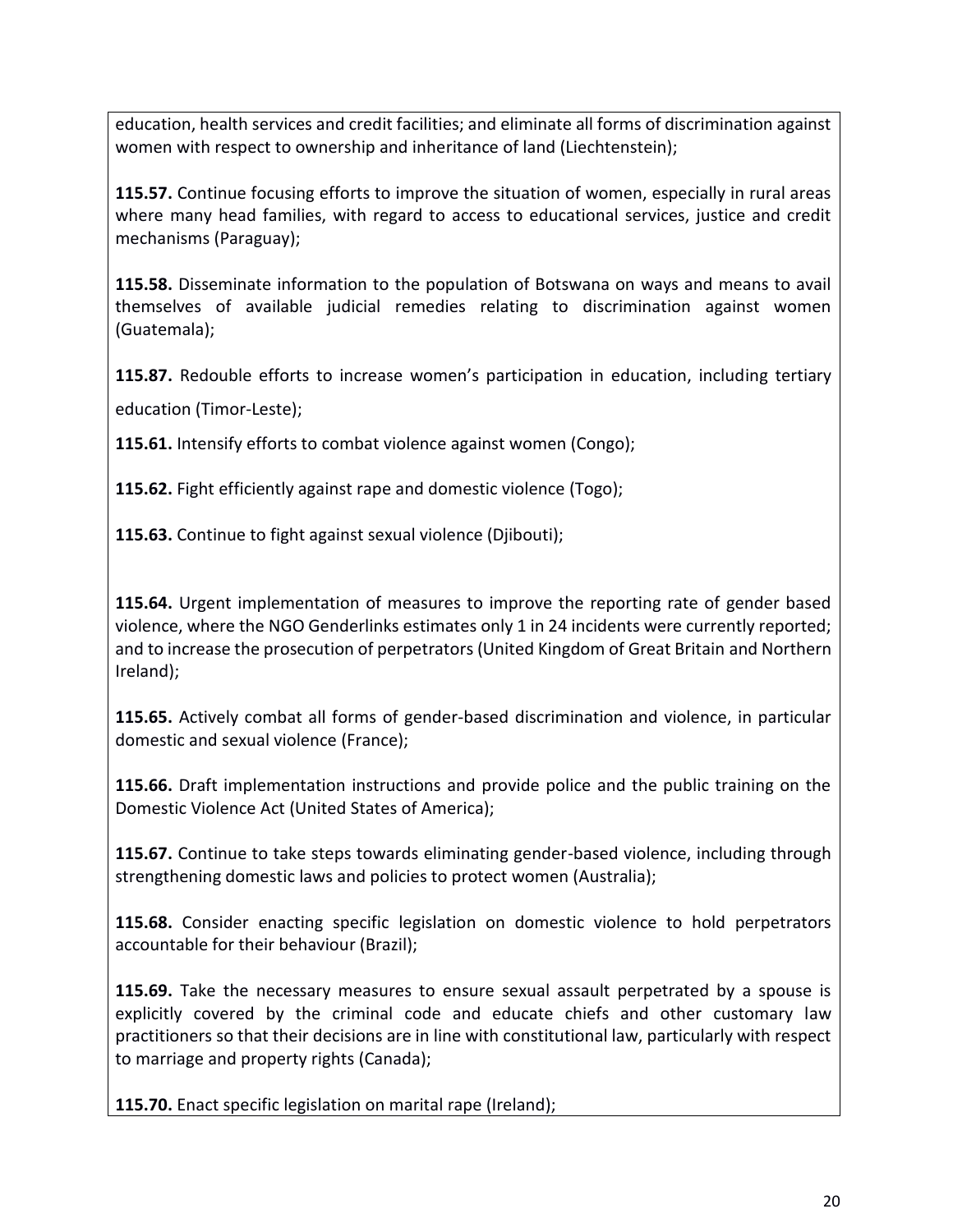**115.71.** Take concrete measures to ensure a safer environment for both women and girls (Netherlands);

**115.72.** Take efficient steps to secure the protection of women, also when abuse happens within the family (Norway);

**115.73.** Strengthen national frameworks and mechanisms to effectively address and combat violence against women and girls (Sri Lanka);

- Due to the dualistic legal system in Botswana, which requires domestication of international instruments into national legislation, the government is in the process of domesticating the Convention on the Elimination of all Discrimination Against Women (CEDAW). This process has been on-going since 2012.
- There is no legislation criminalising marital rape in Botswana
- A draft National Policy on Gender and Development was recently brought before parliament and was accepted. However it appears that there is a need to address a few issues before the policy is finalised and can be implemented
- Civil Society was only consulted once during the process of drafting the National Policy on Gender and Development
- Recommendations from Civil Society
- Botswana to ratify the SADC Gender Protocol
- The government should stop the use of the binary (male and female) definition of gender in order for inclusion of every human being, regardless of sexual orientation or gender identity, in programmes and policies
- Gender-based violence should be addressed more holistically (include more stakeholders) in order to ensure that all members of the public see a need to get involved in the fight against gender-based violence
- Marital rape should be criminalised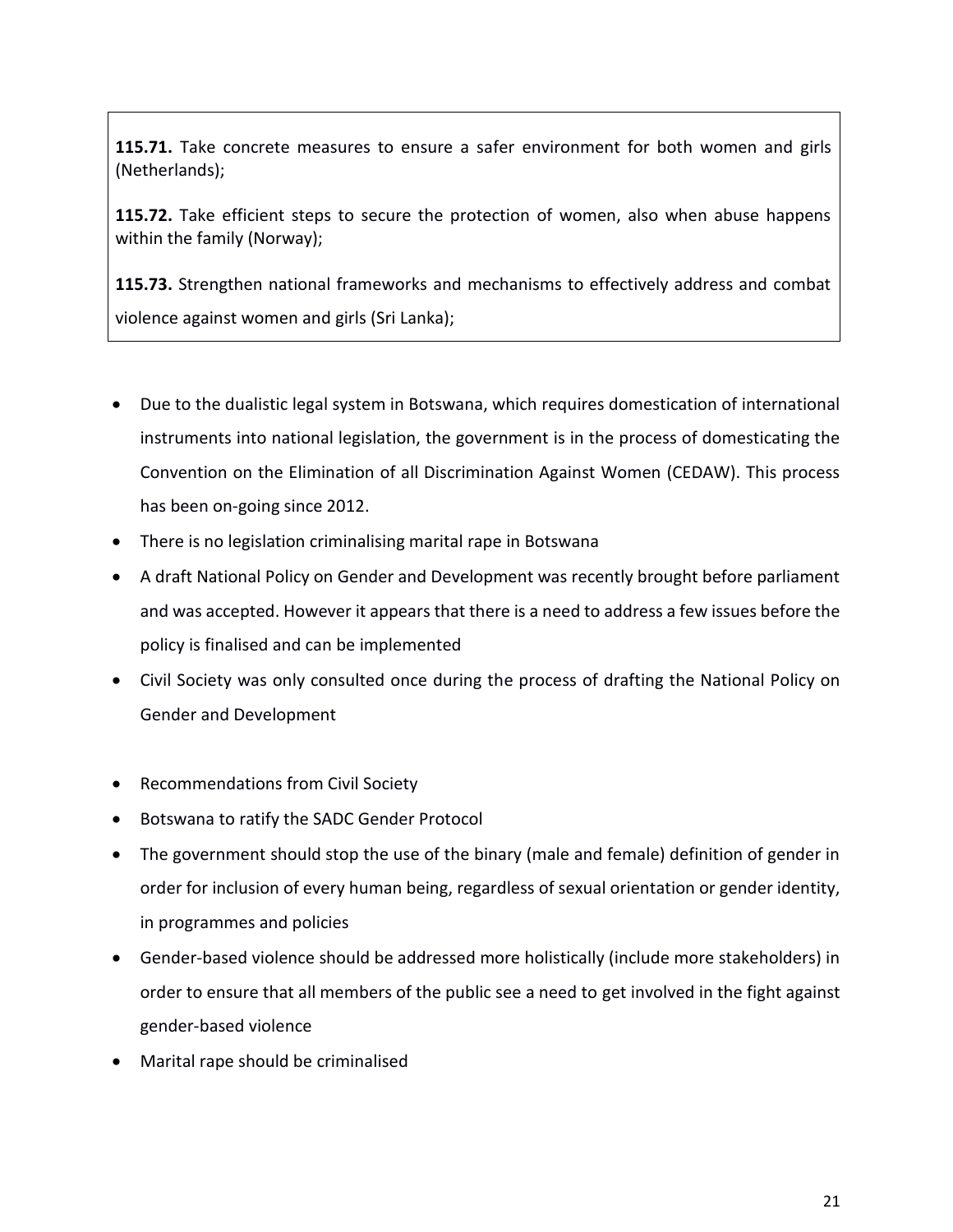#### **1.12 The death penalty (recommendations 115. 59 -115.60., 116.36 – 116.37)**

**115.59.** Hold a public debate on the death penalty, in which all aspects of the issue should be highlighted in a holistic manner (Uruguay); **not implemented**

**115.60.** Meanwhile, provide information to concerned families, so that they can know in advance the date of execution of their relatives (Uruguay); **no action**

**116.37.** Ensure the respect of international standards on the rights of prisoners sentenced to death (Italy); **not implemented**

- DITSHWANELO The Botswana Centre for Human Rights, is the only NGO in Botswana which has, since 1999, dealt with and addresses the death penalty. Since 2013, it has been holding "Couch Conservations" on The death penalty and related issues. These "couch conversations" have included one relating to families of victims of murder, in 2013 and another one on issues surrounding faith in 2014. DITSHWANELO is consultation with families of the executed to establish a support network
- There have been no executions since 2013. It is therefore not clear whether or not the government has changed the policy to enable concerned families to be informed in advance about the date of execution of their relatives
- There is a need for more civil society organisations to get involved in the discussions surrounding the death penalty
- The Government of Botswana has not done anything in relation to recommendation to hold a public debate around the issue of the death penalty
- There is a call by civil society for a public survey/referendum on the death penalty, as no survey/referendum has been conducted since 1997. Without this, it is not possible to definitely state that the majority of Batswana still want the death penalty in Botswana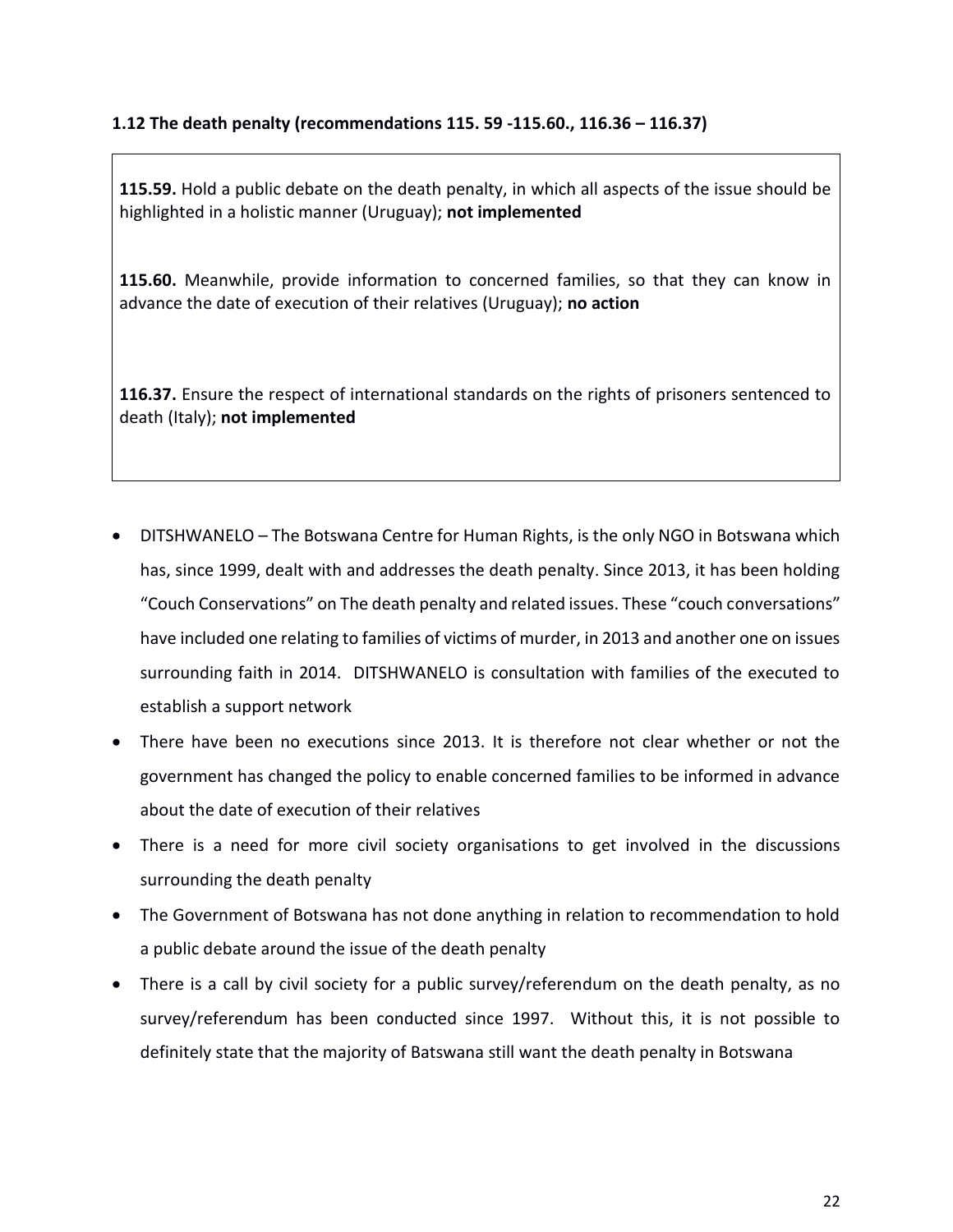• The rules governing the Clemency Procedures have not been revised. In Section 53 of the Constitution of Botswana permits the President to grant pardons and commutations for criminal offences. Sections 54 and 55 of the Constitution provide for an Advisory Committee on the Prerogative of Mercy. It must meet in death penalty cases, to advise the President on whether or not to exercise his/her power to commute a death sentence to another form of punishment or to grant a pardon.

#### **Challenges with the administration of the prerogative of mercy**

- 1. Membership by the Attorney-General of the Committee. The relationship between the offices of the Attorney-General and the Director of Public Prosecutions (DPP) does not clearly exclude a potential conflict of interest in the judicial system process. This may preclude the former from being in a position to objectively exercise his/her mind concerning the case of one who has been prosecuted by the DPP.
- 2. Lack of information about procedures regulating the Committee. Section 54 states that the ''Committee may regulate its own procedures''. It shall be summoned by the President, who shall, as far as is practicable, attend and preside over its meetings. Section 55 states that a meeting of the Committee is mandatory in death penalty cases. The President ''shall cause a written report of the trial judge, and any other information from the record of the case or elsewhere as he may require, to be considered'' at a meeting of the Committee.

The information used to make decisions is critical. What the information is and its sources are currently not known as there is a lack of transparency about the procedures and access to general information about the workings of the Committee.

There is no clear procedure for informing the convicted persons and/or their legal representatives of the outcome of the clemency process. There is no report submitted to the parties directly involved in the case. Lawyers and families of the convicted persons discover that clemency has been denied, once the official public announcement is made about their execution.

DITSHWANELO, an abolitionist advocacy human rights NGO in Botswana, has, on more than one occasion, requested information about the decision-making process of the Clemency Committee. It has never received a response from the Office of the President.

3. Lack of information about procedures governing the decision-making process of the President. The President makes his decision after obtaining the advice of the Committee. There is no transparency concerning the documentation presented to the President for him/her to use as a basis of his/her decision. Two key elements about the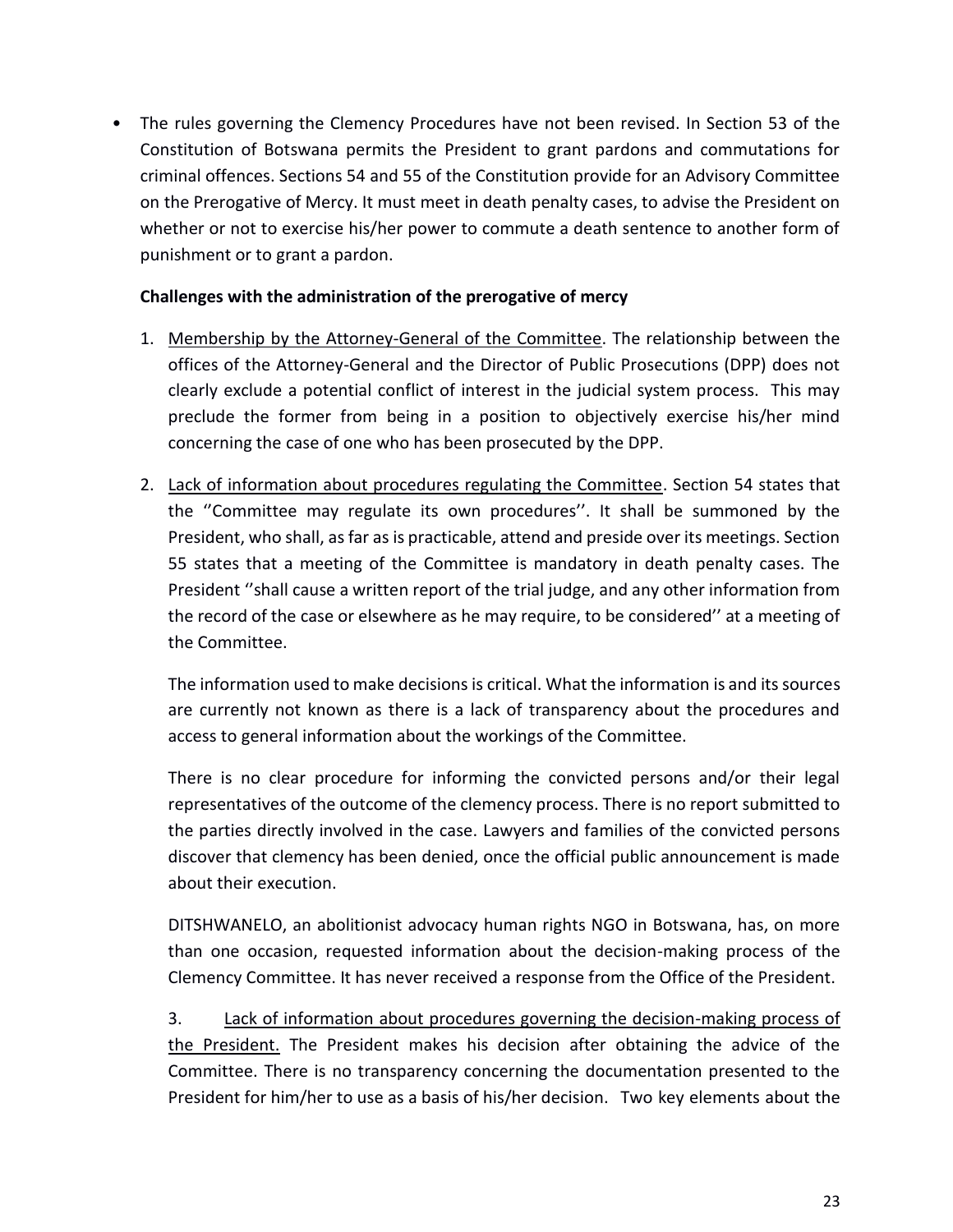information are **factors which support clemency (clemency standards – criteria)** and **reasons for the decision made** concerning the clemency request.

4. Potential for arbitrariness and lack of accountability in decision-making process.

5. No clear role for lawyers in the clemency process. Lawyers have reported being excluded from the process. There is no established procedure enabling lawyers to make submissions before the Committee.

6. No access for convicted person has no right of hearing.

#### **1.13 Access to Justice (recommendations 115.74 – 115.76., 115.91 – 115.93)**

**115.74.** Take measures to improve the conditions in prisons (Norway);

**115.75.** Increase its efforts to raise awareness of a woman's entitlement to request the transfer of a case from a customary court to a common law court, as recommended by CEDAW in 2010 (New Zealand);

**115.76.** Strengthening the efficiency of the judicial system, while making sure the rights of everyone to a fair trial is not compromised (Norway);

**115.91.** Consider the possibility to seek further international cooperation in order to find sustainable solutions in the area of refugees law (Paraguay);

**115.92.** Intensify its efforts to create awareness regarding the primacy of constitutional law with respect to customary laws and practices (Uruguay);

**115.93.** Ensure that the decisions of the customary courts may be challenged before common

law courts (Uruguay);

• There is a need to ensure that the rights of prisoners are respected. This includes the government of Botswana amending the law which allows for prisoners who are serving a sentence of six (6) months and less to vote in elections. This did not happen in the 2014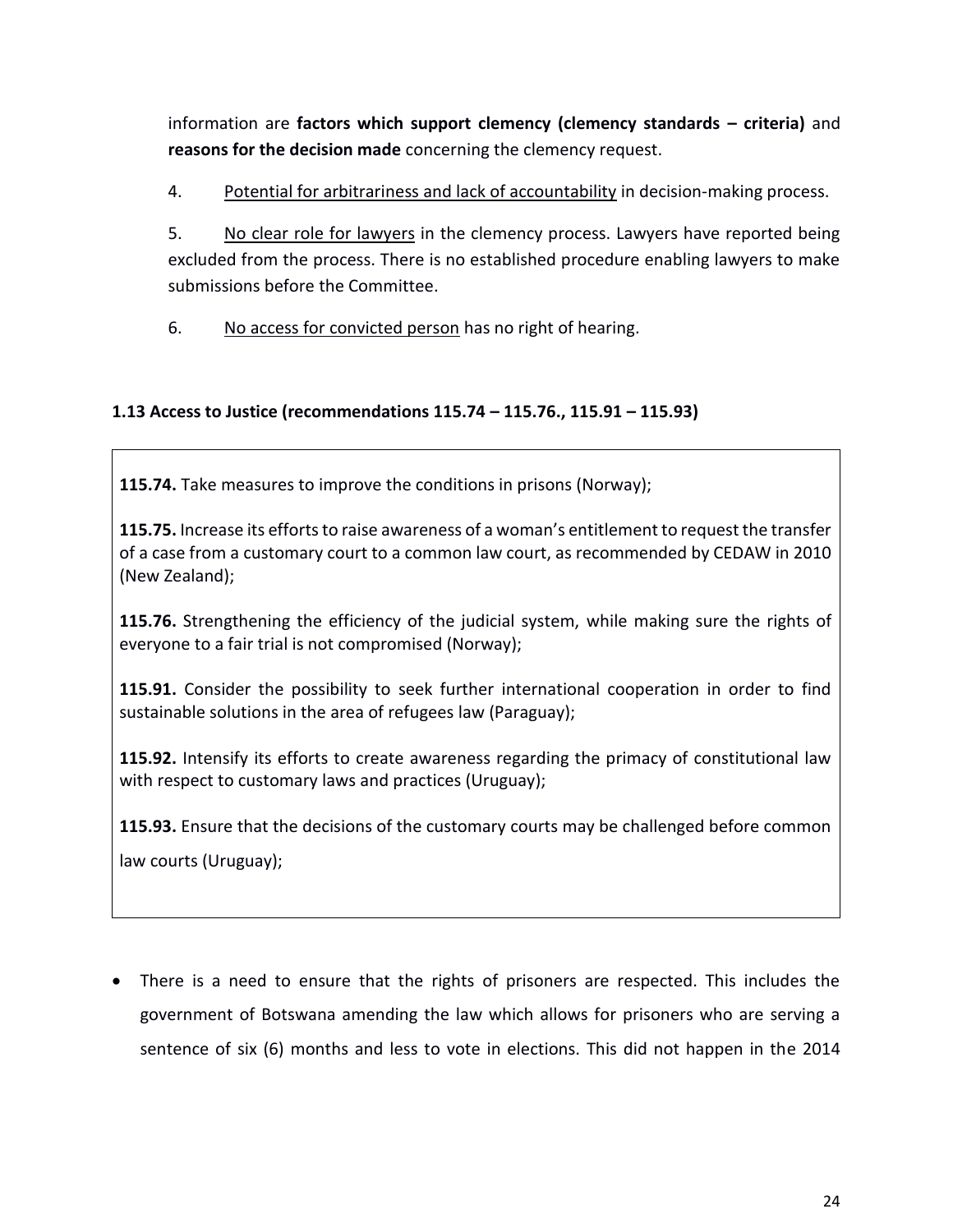elections. DITSHWANELO, as the Secretariat of the UPR NGO Working Group, wrote a letter to the Ministry of Defence, Security and Justice (MDJS) concerning this matter.

- There is currently an on-going consultative process by the Government of Botswana to discuss alternatives to imprisonment
- There is a call by civil society organisations to have Magistrates who specialise in Children's cases attend to cases relating to children in prison e.g. the Boys' Prison
- There is also a call by civil society organisations for alternatives to imprisonment to be explored and implemented. These alternatives include community service.
- There is concern over the number of child abuse cases which tend not to be pursued by the justice system. This renders children vulnerable to abuse and abusers to impunity
- There are court orders not being implemented, such as the court order from the Gaborone High Court urging the Government of Botswana to provide Anti Retroviral drugs (ARVs) to foreign inmates
- Magistrate Court cases are usually not accessible online and this constrains access to information
- Attorneys tend to be discouraged from applying for Magistrates' posts due to the limited remuneration. This leads to the more experienced Attorneys not becoming Magistrates.
- The State-Funded Legal Aid Project was suspended in 2014. Pending finalization of administrative processes, the Project was not implemented with NGOs during 2015. NGOs nevertheless continued providing legal assistance to the indigent.

#### **1.14 Issues relating to the elderly (recommendation 115.83)**

**115.83.** Strengthen the promotion and protection of the rights of the elderly (Senegal); **partially implemented**

• There is a need to examine how to ensure that the elderly are comprehensively adequately sheltered and cared for. This could include the introduction of 'old age' or retirement